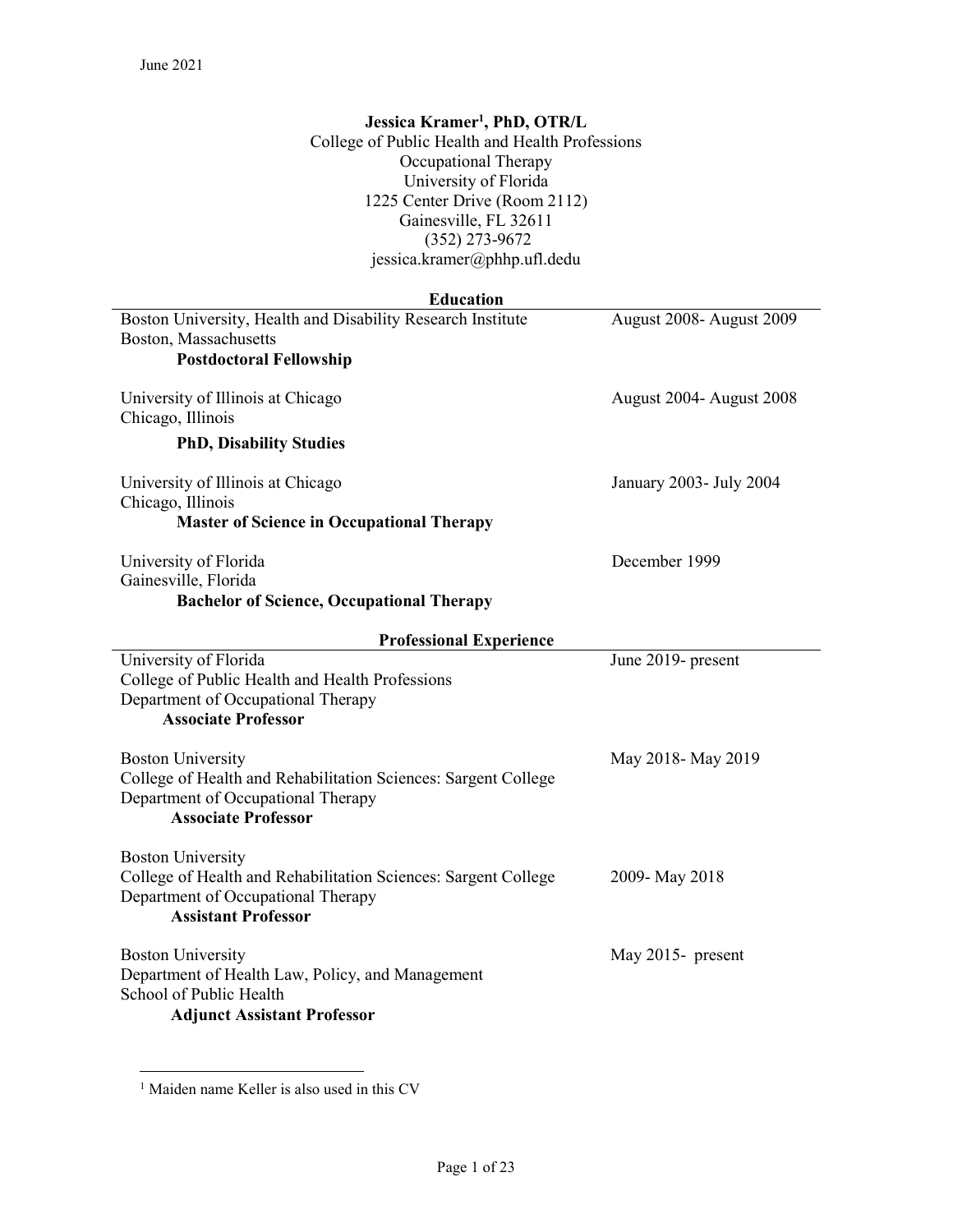Paul B. Stephens Exceptional Student Center Jan 2000- Dec 2002 Pinellas County School System Clearwater, Florida Occupational Therapist

## Funded Research

# ACTIVE GRANTS

health emergencies.

| <b>Enabling Self-Reported Outcomes for Youth with Developmental</b><br>Disabilities: The Pediatric Evaluation of Disability Inventory - Patient<br>Reported Outcome (PEDI-PRO) - Phase II<br>Eunice Kennedy Shriver National Institute of Child Health and Human                                                                                                                                                                                                                                                                                                                                                                                                                                                                                                                                                                                   | 07/02/2020-06/30/2022<br>Awarded Budget: \$1,347,000<br>Role: PI (Multiple PI Project) |
|----------------------------------------------------------------------------------------------------------------------------------------------------------------------------------------------------------------------------------------------------------------------------------------------------------------------------------------------------------------------------------------------------------------------------------------------------------------------------------------------------------------------------------------------------------------------------------------------------------------------------------------------------------------------------------------------------------------------------------------------------------------------------------------------------------------------------------------------------|----------------------------------------------------------------------------------------|
| Development, National Institutes of Health (STTR Phase II, 2R42HD090772-<br>03A1)<br>The purpose of this project is to build a clinically robust PEDI-PRO<br>Assessment Software to address the market gap in patient reported outcome<br>measures for youth with developmental disabilities.                                                                                                                                                                                                                                                                                                                                                                                                                                                                                                                                                      |                                                                                        |
| <b>Vocational Fit Assessment and Employment Status in People with</b><br><b>Intellectual Disabilities</b><br>Eunice Kennedy Shriver National Institute of Child Health and Human<br>Development, National Institutes of Health (1R01HD092474-01A1)<br>The purpose of this project is to quantify the reliability, validity,<br>responsiveness, and clinical utility of the VFA with PwID in diverse special<br>education and vocational rehabilitation settings.                                                                                                                                                                                                                                                                                                                                                                                   | 4/23/19-3/31/2024<br>Awarded Budget: \$621,133<br>Role: PI (Multiple PI Project)       |
| Reconciling the Past & Changing the Future: Engaging young adults with<br><b>IDD-MH</b> and researchers in Comparative Effectiveness Research<br><b>Patient-Centered Outcomes Research Institute</b><br>Eugene Washington Engagement Award (15364 – UF)<br>The project will adapt extent Truth and Reconciliation (T&R) Forums for<br>young adults (YA) with intellectual/developmental disabilities and mental<br>health conditions (IDD-MH), and develop new Transforming Research<br>Forums for IDD-MH researchers. (Total costs: \$249,981)<br>This project also was awarded an additional COVID-19 enhancement proposal: Understanding the impact<br>of COVID-19 on Young Adults with IDD-MH and their Families: An Analytical Framework and<br>Database to Identify Service Experiences and Outcomes Across Diverse Populations in Real Time | 02/02/2020-01/31/2022<br>Awarded Budget: \$389,980<br>Role: Lead                       |
| Preparing Individuals with IDD for Engagement in Research During Public<br><b>Health Emergencies and Disasters</b><br><b>Patient-Centered Outcomes Research Institute</b><br>Eugene Washington Engagement Award (EAIN-00109)<br>This project will develop the necessary infrastructure needed to engage<br>individuals with IDD in rapid response research through the use of 1)<br>accessible remote technologies; 2) peer support strategies; and 3)<br>specialized research training specific to individuals with IDD during public                                                                                                                                                                                                                                                                                                             | 7/1/2020-6/30/2021<br>Awarded budget: \$150,000<br>Role: Co-Lead                       |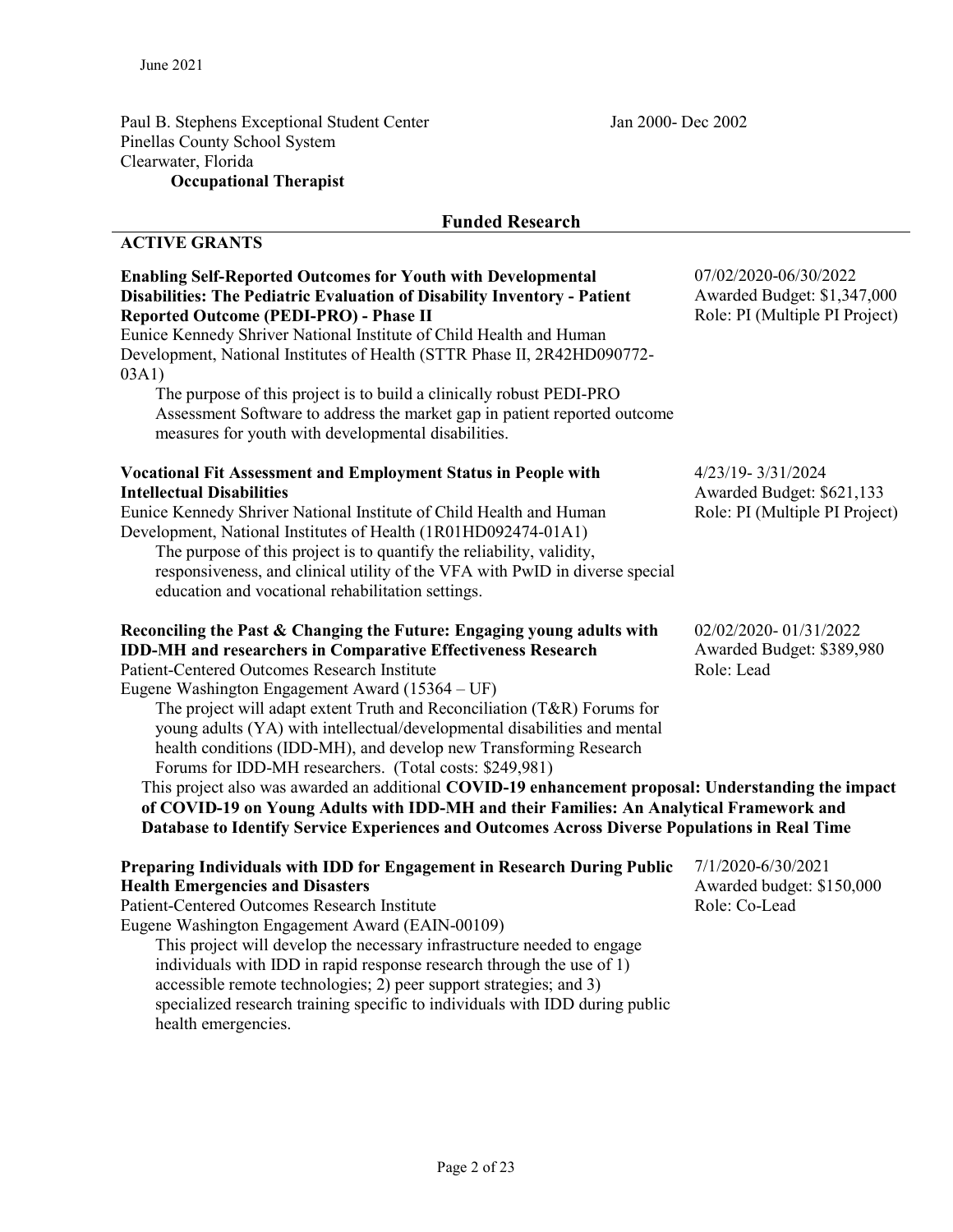# COMPLETED GRANTS

#### Designing and Evaluating Outcome Assessment Software for Youth with Developmental Disabilities: The Pediatric Evaluation of Disability Inventory-Patient Reported Outcome (PEDI-PRO)

Eunice Kennedy Shriver National Institute of Child Health and Human Development, National Institutes of Health.

(STTR Phase I, 1R41HD090772-01)

The purpose of this project is to develop a prototype Pediatric Evaluation of Disability Inventory-Patient Reported Outcome (PEDI-PRO), the first PRO designed to bolster the validity and reliability of patient reported outcome measures (PROMs) by youth with developmental disabilities ages 14-22.

### **Disability Mentoring Initiative 1/17/17-9/30/19** 1/17/17- 9/30/19

Department of Justice Office of Justice Programs, Office of Juvenile Justice & Delinquency Prevention

(Contract 2016-JU-FX-0013)

The purpose of this project is to provide high quality and evidence-based mentoring opportunities to youth with disabilities who are at risk for juvenile delinquency, and to examine the outcomes of mentoring.

# Building a national partnership to identify the mental health priorities of young adults with intellectual and developmental disabilities.

PCORI, Pipeline to Proposal Tier A- 7675658-A

This project will build a national partnership between young adults (YA) ages 18-30 with intellectual and developmental disabilities (I/DD) and their families, service providers, and researchers to identify mental health research priorities for YA with I/DD.

#### Optimizing Machine Learning Capabilities to Support Young Adults with Intellectual and Developmental Disabilities' Engagement in Health-Related Behaviors

Boston University Digital Health Initiative Research Incubation Award (#2018- 02-009)

 This project will translate the validated paper-and-pencil "Game Plan" problem solving approach into a user-friendly mobile application with integrated machine learning capabilities that young adults with IDD will use independently to attain health related goals.

### The Pediatric Measure of Participation: A Staging and Replenishment **Study**

Shriner's Hospital for Children (71003)

The purpose of this project is to replenish the Pediatric Measure of Participation for pediatric clinical populations with arthrogryposis, cerebral palsy, brachial plexus birth palsy, and spina bifida.

# Evaluation of Project TEAM (Teens Making Environmental and Activity Modifications)-Effectiveness, Social Validity and Feasibility

National Institute on Disability, Independent Living, and Rehabilitation Research, Administration for Community Living (90IF0032-01-00)

9/1/17- 4/30/19 Awarded Budget: \$132,454 Role: PI (Multiple PI Project)

Awarded Budget: \$31,235 Role: Contracted Evaluator/ Subaward PI

10/1/17-9/30/18 Awarded Budget: \$49,845 Role: Co-Lead (Kramer)

7/1/18- 8/31/19 Awarded Budget: \$19,584 Role: PI

1/1/17- 12/31/18 Awarded Budget: \$41,312 Role: Collaborator

10/1/12- 7/31/17 Awarded Budget: \$597,500 Role: PI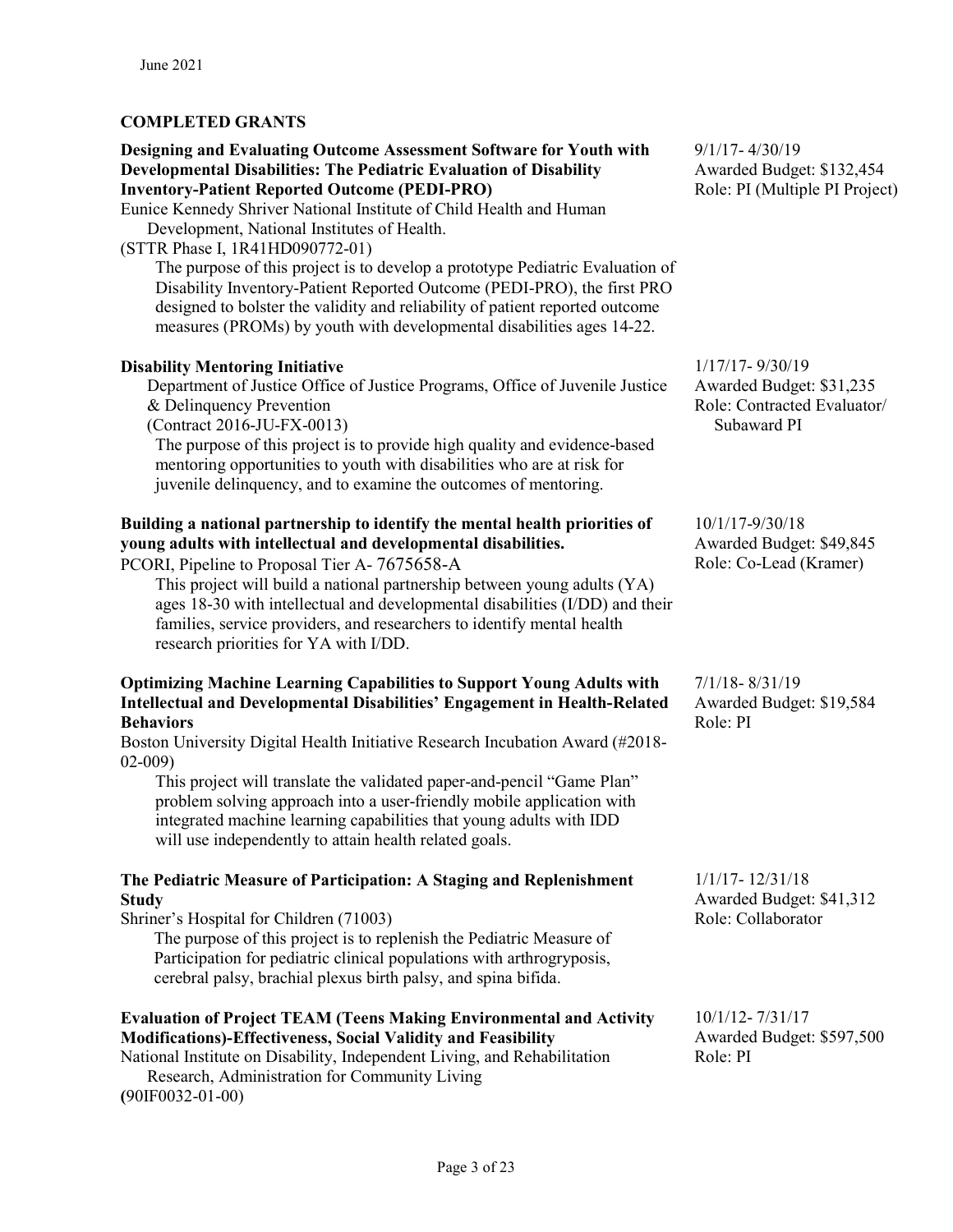The purpose of this project is to determine the extent to which Project TEAM is an effective, socially valid, and feasible intervention that prepares youth with developmental disabilities ages 14-21 to respond to environmental barriers to participate in school, work, and the community.

### Customer Discovery Process for the PEDI-PRO

National Center for Medical Rehabilitation Research at the Eunice Kennedy Shriver National Institute of Child Health and Human Development/Center for Translation of Rehabilitation Engineering Advances and Technology (R24 HD065703)

The purpose of this project was to delineate market needs, prioritize needs across market segments, and identify appropriate solutions to ensure customer needs are met in the development of the PEDI-PRO.

#### An Environment Problem Solving Strategy for Parents of Youth with **Disabilities**

American Occupational Therapy Foundation Intervention Research Grant The purpose of this planning grant was to build the capacity of a multidisciplinary and cross-institutional research team and adapt Project TEAM for diverse parents of young children with disabilities using a socioecological and health literacy framework.

# Comprehensive Opportunities in Rehabilitation Research Training (CORRT)- Project Title: Developing a youth self-report version of the Pediatric Evaluation of Disability Inventory (Competitive Renewal)

National Center Medical Rehabilitation Research, National Institute of Child Health and Human Development/National Institute Neurological Disorders and Stroke, National Institutes of Health

(K12 HD055931)

The purpose of this project is to establish the social validity and acceptability of the youth self-report Responsibility scale when integrated with the current PEDI-PRO administration structure.

#### Comprehensive Opportunities in Rehabilitation Research Training (CORRT)- Project Title: Developing a youth self-report version of the Pediatric Evaluation of Disability Inventory

National Center Medical Rehabilitation Research, National Institute of Child Health and Human Development/National Institute Neurological Disorders and Stroke, National Institutes of Health (K12 HD055931)

 The purpose of this project was to develop youth self-report item banks that parallel the Pediatric Evaluation of Disability Inventory (PEDI-CAT) domains for future incorporation into a computer adaptive test.

#### Giving Youth a Voice: A Collaborative Evaluation of the Effectiveness and Feasibility of a Novel Environmental Modification Training for Youth with **Disabilities**

Deborah Munroe Noonan Memorial Research Fund

The purpose of this project was to implement and evaluate a novel training that teaches youth with disabilities to evaluate environmental barriers and supports, identify modification strategies, and request accommodations to

4/01/16- 6/31/17 Awarded Budget: \$16,196 Role: PI

7/1/15- 6/30/17 Awarded Budget: \$49,999 Role: PI

9/1/15- 8/31/16 Awarded Budget: \$125,000 Role: Funded Scholar

9/1/13- 8/31/15 Awarded Budget: \$250,000 Role: Funded Scholar

1/1/11- 10/31/12 Awarded Budget: \$75,000 Role: PI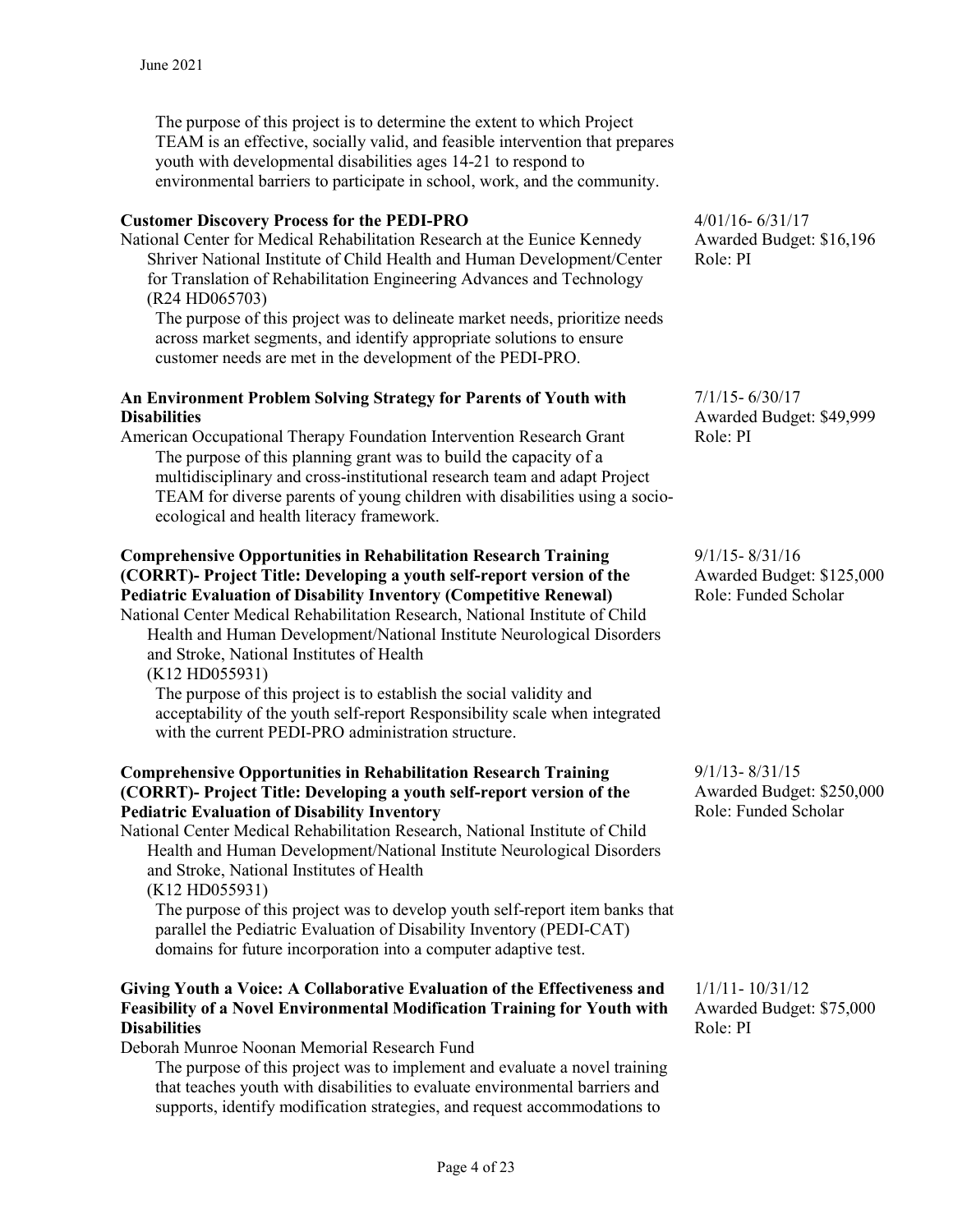enable participation in an activity in the school, workplace, or community.

#### Computer Adaptive Testing of Adaptive Behavior of Children and Youth with Autism

 Eunice Kennedy Shriver National Institute of Child Health and Human Development, National Institutes of Health

(R21 HD065281) The purpose of this project was to determine the applicability, reliability, and validity of the newly revised computer-adaptive version of the PEDI (PEDI-CAT) for children and youth with autism spectrum disorder.

10/2/09- 8/31/13 Awarded Budget: \$284,375 Role: Investigator

# Publications

PubMed: http://www.ncbi.nlm.nih.gov/sites/myncbi/1vimpf-9uoLA4/bibliography/47715841/public/?sort=date&direction=ascending Google Scholar: h- index: 26; i10- index: 54 https://scholar.google.com/citations?user=Cnp4EJ8AAAAJ&hl=en

# PEER REVIEWED PUBLICATIONS

\*Mentored student co-authors

- 71. Greenberg, K. K.\*, Schwartz, A. E., & Kramer, J. M. (2020). Adoption of patient‐reported outcome measures with youth with intellectual/developmental disabilities: Contextual influences and practice patterns. Child: Care, Health & Development, 47(4), 501-508. https://doi.org/10.1111/cch.12862
- 70. Schwartz, A., Kramer, J., & PEDI-PRO Youth Team (2021). Inclusive approaches to developing content valid patient-reported outcome measure response scales for youth with intellectual/developmental disabilities. British Journal of Learning Disabilities, 49(1), 100-110. https://doi.org/10.1111/bld.12346
- 69. Kramer, J. M., Schwartz, A. E., Davies, D. K., Stock, S., & Ni, P. (2021). Usability and reliability of an accessible Patient Reported Outcome Measure (PROM) software: The PEDI-PRO. American Journal of Occupational Therapy, 75, 7501205010. https://doi.org/10.5014/ajot.2020.040733
- 68. Hwang, I.-T.\*, Kramer, J. M., Cohn, E. S., & Barnes, L. L. (2020). Asian immigrant parents' role enactment while accessing and using services for their child with developmental disabilities in the United States: A meta-synthesis study. Qualitative Health Research, 30 (11), 1632- 1646. https://doi.org/10.1177/1049732320926138. Impact factor: 2.623 (2019)
- 67. Kirby, A. V., Terrill, A. L., Schwartz, A. E., Henderson, J., Whitaker, B. N., & Kramer, J. (2020). Occupational therapy practitioners' knowledge, comfort, and competence regarding youth suicide. OTJR: Occupation, Participation, & Health, 40(4), 270-276. https://doi.org/10.1177/1539449220908577
- 66. Maciver, D., Tyagi, V., Kramer, J. M., Richmond, J., Todorova, L., Romero-Ayuso, R., Nakamura-Thomas, H., Hartingsveldt, M., Johnston, L., O'Hare, A., & Forsyth., K. (2020). Development, psychometrics and feasibility of the School Participation Questionnaire: A teacher measure of participation related constructs. Research in Developmental Disabilities, 106, 103766. https://doi.org/10.1016/j.ridd.2020.103766 Impact factor: 1.836 (2019)
- 65. Bevans, K. B., Ahuvia, I. L., Hallock, T. M., Mendonca, R., Roth, S., Forrest, C.B., Blackwell, C., Kramer, J., & Wakschlag, L. (2020). Investigating child self-report capacity: a systematic review and utility analysis. *Quality of Life Research*, 29, 1147-1158. https://doi.org/10.1007/s11136-019-02387-3. Impact factor: 2.773 (2019)
- 64. Schwartz\*, A..E., Young Adult Mental Health/Peer Mentoring Research Team, Kramer, J.M., Rogers, E.S., McDonald, K.E., & Cohn, E.S. (2020). Stakeholder-driven approach to developing a peermentoring intervention for young adults with intellectual/developmental disabilities and cooccurring mental health conditions. Journal of Applied Research in Intellectual Disabilities, 1–13. doi:10.1111/jar.12721. Impact factor: 1.909 (2019)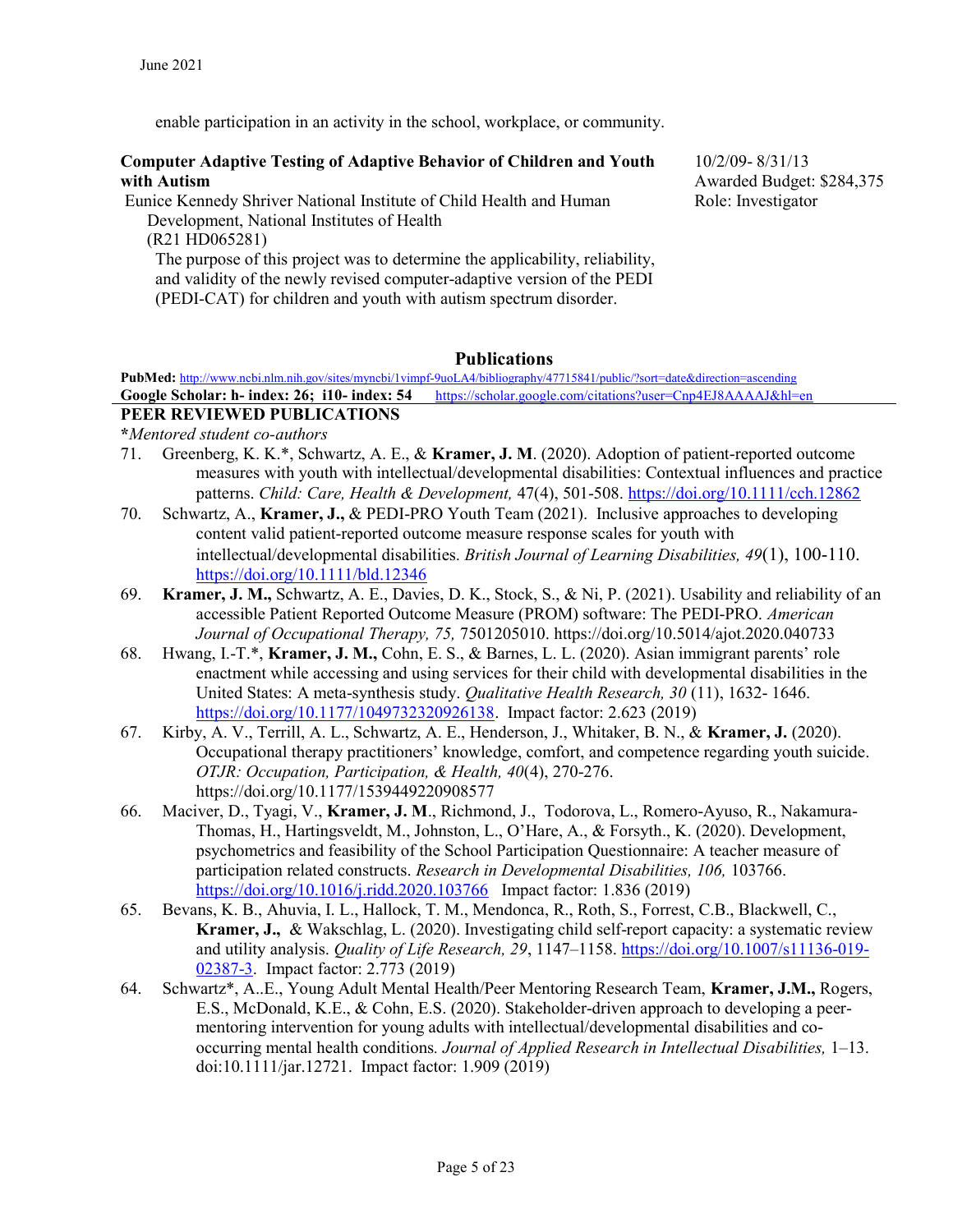- 63. Schwartz, A. E., Kramer, J. M., Cohn, E. S., & McDonald, K. E. (2020). "That felt like real engagement": Fostering and maintaining inclusive research collaborations with individuals with intellectual disability. Qualitative Health Research, 30(2), 236–249 doi: 10.1177/1049732319869620. Impact factor: 1.571 (2019)
- 62. Kramer, J. M. Schwartz, A. E., Watkins, D., Peace, M., Luterman, S., Barnhart, B., …. Alexander, J. (2019). Improving research and practice: Priorities for young adults with intellectual/developmental disabilities and mental health needs. Journal of Mental Health Research in Intellectual Disabilities, DOI: 10.1080/19315864.2019.1636910. Impact factor: 1.755 (2019)
- 61. Swatt\*, A., Schwartz, A.\*, & Kramer, J. (2019). Youth's perspective of responsibility: Exploration of a construct for measurement with youth with developmental disabilities. *Physical and Occupational* Therapy in Pediatrics, 39(2), 204-216. https://doi.org/10.1080/01942638.2018.1502227. Impact factor: 1.540 (2019)
- 60. Liljenquist, K., Coster, W., Kramer, K., & Rossetti, Z. (2019). Content development, accessibility and feasibility of a self-report tool for use in programmes serving youth with cognitive disabilities – The participatory experience survey. Australian Occupational Therapy Journal, E-pub ahead of print. DOI: 10.1111/1440-1630.12571. Impact factor: 1.055 (2019)
- 59. Rosenfeld, L., Kramer, J., Levin, M., Barrett\*, K., Acevedo-Garcia, D. (2018). Scoping Review: Social determinants of young children's participation in the United States. *OTJR: Occupation*, Participation, and Health, 38(4), 225-234. https://doi.org/10.1177/1539449218784727. Impact factor: 1.220 (2019)
- 58. Kramer, J. M., & Schwartz\*, A. E. (2018). Development of the Pediatric Disability Inventory-Patient Reported Outcome (PEDI-PRO) measurement conceptual framework and item candidates. Scandinavian journal of occupational therapy, 25(5), 335-346. https://doi.org/10.1080/11038128.2018.1502344. Impact factor: 1.316 (2019)
- 57. Kramer, J., Helfrich, C., Levin, M., Hwang,\* I., Samuel, P., & Carralles, A., Schwartz\*, A., Goeva, A., & Kolaczyk, E. (2018). Initial evaluation of the effects of an environmental-focused problemsolving intervention for transition-age youth with developmental disabilities: Project TEAM. Developmental Medicine and Child Neurology, 60(8), 801-809. Doi: 10.1111/dmcn.13715. Impact factor: 4.406 (2019)
- 56. Kramer, J., Hwang\*, I., Levin, M., Acevedo-Garcia, D., & Rosenfeld, L. (2018). Identifying environmental barriers to participation: Usability of a health-literacy informed problem identification approach for parents of young children with developmental disabilities. Child: Care, Health, and Development, 44, 249-259. doi: 10.1111/cch.12542. Impact factor: 1.828 (2019)
- 55. Schwartz\*, A. E. & Kramer, J. M. (2018). "I just had to be flexible and show good patience": management of interactional approaches to enact mentoring roles by peer mentors with developmental disabilities. Disability and Rehabilitation, 40(20), 2364-2371. doi: 10.1080/09638288.2017.1334835. Impact factor: 1.950 (2019)
- 54. Schwartz\*, A., Longo\*, A., & Kramer, J. (2018). Patient reported outcome measures for youth with developmental disabilities: Incorporation of design features that reduce cognitive demands. Developmental Medicine and Child Neurology, 60(2), 173-184. doi: 10.1111/dmcn.13617. Impact factor: 4.406 (2019)
- 53. Kramer, J. M., Ryan\*, C. T., Moore\*, R., & Schwartz\*, A. (2018). Feasibility of electronic peer mentoring for transition-age youth and young adults with intellectual and developmental disabilities: Project Teens making Environment and Activity Modifications. Journal of Applied Research in Intellectual Disabilities, 31(1), e118-e129. doi: 10.1111/jar.12346. Impact factor: 1.909 (2019)
- 52. Kramer, J., Hwang\*, I., Helfrich, C., Samuel, P., Carralles, A., & the YELL Youth Research Team. (2018) Evaluating the social validity of Project TEAM: A problem-solving intervention to teach transition age youth with developmental disabilities to resolve environmental barriers. International Journal of Disability, Development, and Education, 65, 57-75. doi: 10.1080/1034912X.2017.1346237. Impact factor: 1.950 (2019)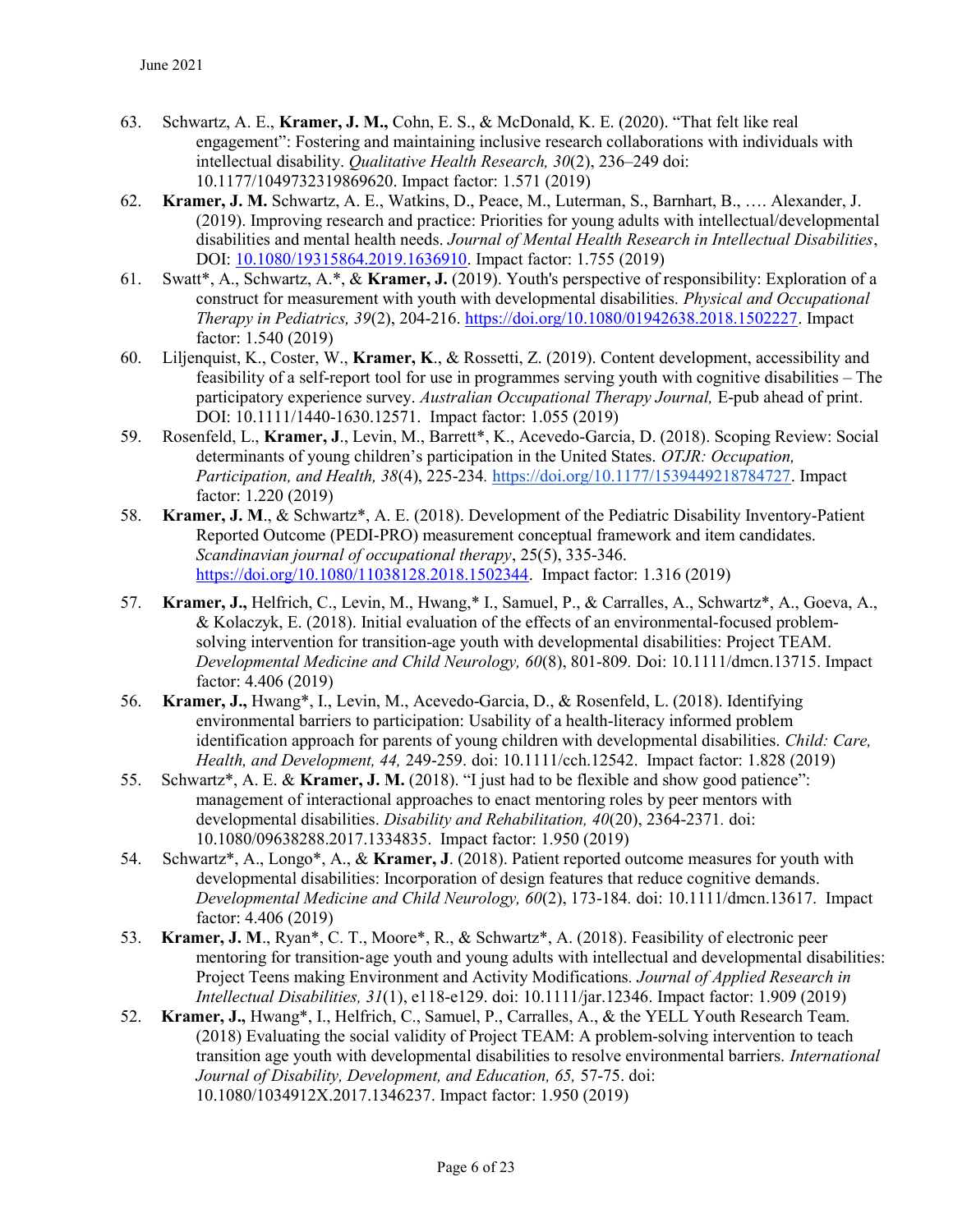- 51. Kramer, J., & Schwartz\*, A. (2017). Reducing barriers to Patient Reported Outcome Measures for people with cognitive impairments. Archives of Physical Medicine and Rehabilitation, 98 (8), 1705- 1715. doi: 10.1016/j.apmr.2017.03.0. Impact factor: 3.098 (2019)
- 50. Kramer, J. & Schwartz\*, A. (2017). Refining the Pediatric Evaluation of Disability Inventory–Patient-Reported Outcome (PEDI-PRO) item candidates: Interpretation of a self-reported outcome measure of functional performance by young people with neurodevelopmental disabilities. Developmental Medicine and Child Neurology, 59(10), 1083- 1088. doi: 10.1111/dmcn.13482. Impact factor: 4.406 (2019)
- 49. Souza, M., Coster, W. J., Mancini, M. C., Dutra, F., Kramer, J., Sampaio, R. F. (2017). Rasch analysis of the participation scale (P-scale): usefulness of the P-scale to a rehabilitation services network. BMC Public Health, 17. doi: 10.1186/s12889-017-4945-9. Impact factor: 2.690 (2019)
- 48. Liljenquist\*, K., Coster, W., Kramer, J., & Rossetti, Z. (2017). Feasibility of the Participatory Experience Survey and the Setting Affordances Survey for use in evaluation of programs serving youth with intellectual and developmental disabilities. Child: Care, Health and Development, 43(4), 511-517. doi: 10.1111/cch.12402. Impact factor: 1.828 (2019)
- 47. Ryan\*, C., Kramer, J. M., & Cohn, E. S. (2016). Exploring the self-disclosure process in peer mentoring relationships for transition-age youth with developmental disabilities. *Intellectual and* Developmental Disabilities, 54(4), 245-259. doi: 10.1352/1934-9556-54.4.245. Impact factor: 2.000 (2020)
- 46. Coster, W. J., Kramer, J. M., Tian, F., Dooley\*, M., Liljenquist\*, K., Kao, Y-C., & Ni, P. (2016). Evaluating the appropriateness of a new computer-administered measure of adaptive function for children and youth with autism spectrum disorders. Autism, 20(1), 14-25. doi: 10.1177/1362361314564473. Impact factor: 3.898 (2018)
- 45. Kramer, J. M., Liljenquist\*, K., & Coster, W. (2016). Validity, reliability, and usability of the PEDI-CAT (ASD). Developmental Medicine and Child Neurology, 58(3), 255-261. doi: 10.1111/dmcn.12837. Impact factor: 4.406 (2019)
- 44. Kramer, J., Liljenquist\*, K., Ni, P., & Coster, W. (2015). Examining differential responses of youth with and without autism on a measure of everyday activity performance. *Ouality of Life Research*, 24(12), 2293-3000. doi: 10.1007/s11136-015-1035-2. Impact factor: 2.773 (2019) Nominated for the Quality of Life Research Journal (QLR) Outstanding Article of the Year Award
- 43. Levin, M., Kramer, J. M. (2015). Key elements supporting goal attainment for transition-age young adults: A case study illustration from Project TEAM. Inclusion, 3(3), 145-161. doi: 10.1352/2326- 6988-3.3.145.
- 42. Kramer, J. (2015). Identifying and evaluating the therapeutic strategies used during a manualized selfadvocacy intervention for transition-age youth. OTJR: Occupation, Participation, and Health, 35 (1), 23-33. doi: 10.1177/1539449214564146. Impact factor: 1.220 (2019)
- 41. Kao, Y. C., Kramer, J. M., Liljenquist\*, K., & Coster, W. (2015). Association between impairment, function, and daily task management in children and adolescents with autism. Developmental Medicine and Child Neurology, 57(1), 68-74. doi: 10.1111/dmcn.12562. Impact factor: 4.406 (2019)
- 40. Kramer, J. M., Roemer\*, K., Liljenquist, K., Shin\*, J., & Hart, S. (2014) Formative evaluation of Project TEAM (Teens making Environment and Activity Modifications). *Intellectual and* Developmental Disabilities, 52(4), 258-272. doi: 10.1352/1934-9556-52.4.258. Impact factor: 2.000 (2020)
- 39. Kramer. J. M., Rubin, A., Coster, W. J., Helmuth, E., Hermos, J., Rosenbloom, D., Moed, R….. Keane, T. M. (2014). Strategies to address participant misrepresentation for eligibility in web-based research. International Journal of Methods in Psychiatric Research, 23(1), 120-129. doi: 10.1002/mpr.1415. Impact factor: 1.148 (2019)
- 38. Cohn, E., Coster, W., & Kramer, J. (2014). Facilitated learning model to teach habits of evidence-based reasoning across an integrated master of science in occupational therapy curriculum. American Journal of Occupational Therapy, 68(Supplement 2), S73-S82. doi: 10.5014/ajot.2014.685S05.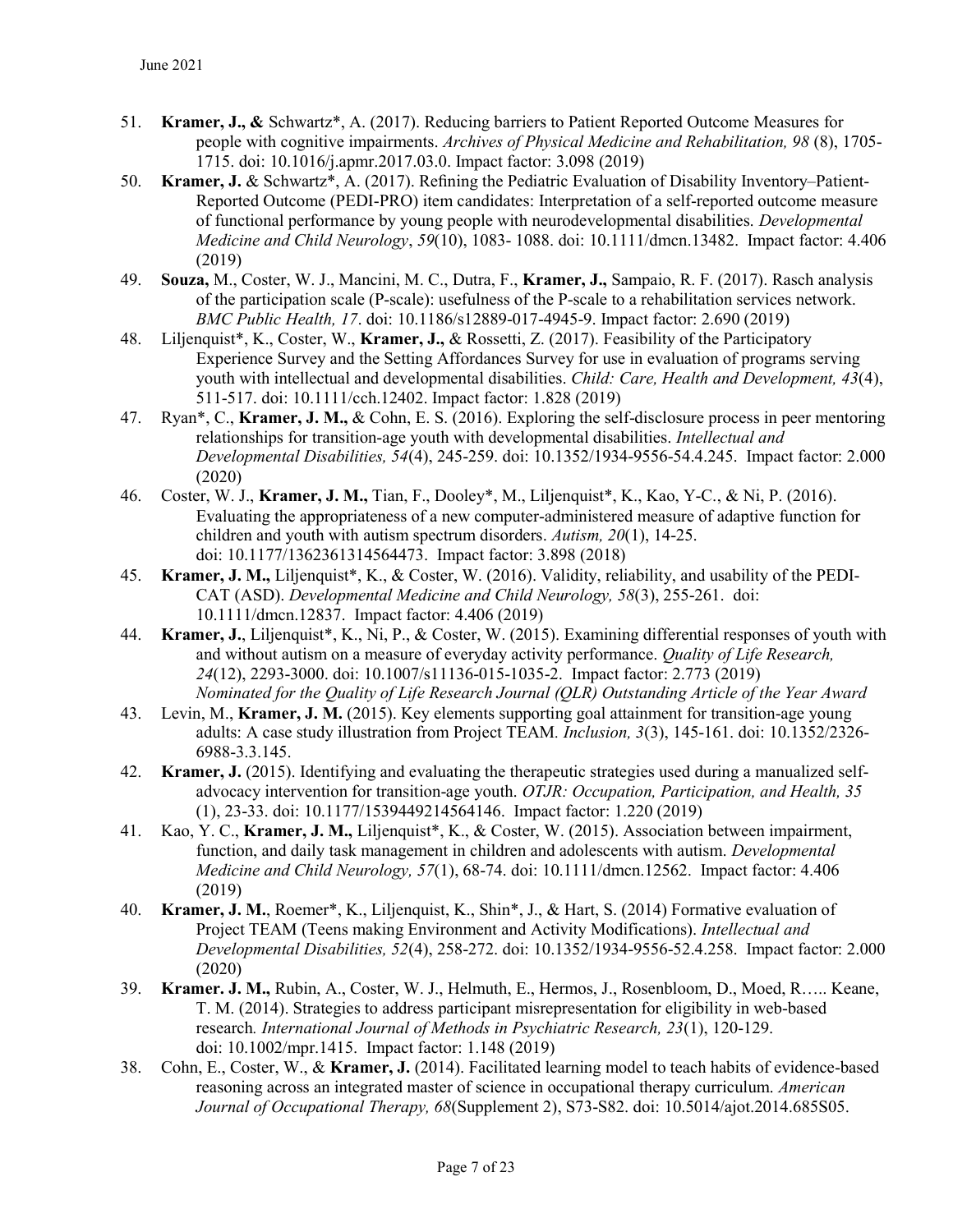Impact factor: 2.231 (2019)

- 37. Cohn, E.., Kramer, J., Schub\*, J., May-Benson, T. (2014). Parents' explanatory models and hopes for therapy outcomes of occupational therapy using a sensory integration approach. American Journal of Occupational Therapy, 68(4), 454–462. doi: 10.5014/ajot.2014.010843. Impact factor: 2.231 (2019)
- 36. Kramer, J., Barth, Y., Curtis, K., Livingston, K., O'Neil, M., Smith, Z., Vallier, S., & Wolfe, A. (2013). Involving youth with disabilities in the development and evaluation of a new advocacy training: Project TEAM. Disability and Rehabilitation, 35(7), 614- 622. doi: 10.3109/09638288.2012.705218. Impact factor: 1.950 (2019)
- 35. Liu, L., Pan, A., Chung, L., Gau, S. S., Kramer, J., & Lai, J. (2013). Reliability and validity of the Paediatric Volitional Questionnaire-Chinese version. Journal of Rehabilitation Medicine, 45(1), 99- 104. doi: 10.2340/16501977-1052. Impact factor: 2.046 (2019)
- 34. Kramer, J., Heckmann\*, S., Bell-Walker\*, M. (2012). Accommodations and therapeutic techniques used during the administration of the Child Occupational Self Assessment (COSA). British Journal of Occupational Therapy, 75(11), 495-502. doi: 10.4276/030802212X13522194759851. Impact factor: .097 (2019)
- 33. Kramer, J., Olsen\*, S., Mermelstein\*, M., Bacalls\*, A., & Liljenquist\*, K. (2012). Youth with disabilities' perspectives of the environment and participation: A qualitative meta-synthesis. Child: Care, Health, and Development, 38(6), 763-777. doi: 10.1111/j.1365-2214.2012.01365.x. Impact factor: 1.828 (2019)

Article featured as Critically Appraised Paper in the Australian Journal of Occupational Therapy, 2014, doi: 10.1111/1440-1630.12108

- 32. Kao, Y.-C., Kramer, J. M., Liljenquist\*, K., Tian, F., & Coster, W. J. (2012). Comparing the functional performance of children and youths with autism, developmental disabilities, and no disability using the revised Pediatric Evaluation of Disability Inventory Item Banks. American Journal of Occupational Therapy, 66(5), 607-616. doi:10.5014/ajot.2012.004218. Impact factor: 2.231 (2019)
- 31. Kramer, J., Walker\*, R., Cohn, E., Mermelstein\*, M., Olsen\*, S., O'Brien, J., & Bowyer, P. (2012). Striving for shared understandings: Therapists' perspectives of the benefits and dilemmas of using a child self-assessment. OTJR: Occupation, Participation, and Health, 32(1), S48-S58. doi: 10.3928/15394492-20110906-02. Impact factor: 1.220 (2019)
- 30. Bowyer, P., Lee, J., Kramer, J., Taylor, R. R., Kielhofner, G. (2012) Determining the clinical utility of the Short Child Occupational Profile (SCOPE). British Journal of Occupational Therapy, 75(1), 19- 28. doi: 10.4276/030802212X13261082051373. Impact factor: .097 (2019)
- 29. Dumas, H., Fragala-Pinkham, M. A., Haley, S. M., Ni, P., Coster, W. J., Kramer, J., Kao, Y., Moed, R., & Ludlow, L. H. (2012). Computer adaptive test performance in children with and without disabilities: Prospective field study of the PEDI-CAT. Disability and Rehabilitation, 34(5), 393-401. doi: 10.3109/09638288.2011.607217. Impact factor: 1.950 (2019)
- 28. Kramer, J. Coster, W., Kao, Y., Snow, A., Orsmond, G., & Moed, R. (2012). A new approach to the measurement of adaptive behavior: The development of the PEDI-CAT for children and youth with autism spectrum disorders. Physical and Occupational Therapy in Pediatrics, 32(1), 34-37. doi: 10.3109/01942638.2011.606260. Impact factor: 1.540 (2019) Article featured in OT Practice magazine "Research update" column, June 18, 2012 issue.
- 27. Haley, S. M., Coster, W. J., Dumas, H., Fragala-Pinkham, M. A., Kramer, J. M., Ni, P., Tian, F., Kao, Y., Moed, R., & Ludlow, L. (2011). Accuracy and precision of the Pediatric Evaluation of Disability Inventory Computer-Adaptive Tests (PEDI-CAT). Developmental Medicine and Child Neurology, 53(12), 1100-1106. doi: 10.1111/j.1469-8749.2011.04107.x. Impact factor: 4.406 (2019)
- 26. Forsyth, K., Parkinson, S., Kielhofner, G., Kramer, J., Summerfield Mann, L., & Duncan, E. (2011). The measurement properties of the Model of Human Occupation Screening Tool and implications for practice. New Zealand Journal of Occupational Therapy, 58(2), 5-13.
- 25. Kramer, J. & Hammel, J. (2011). "I do lots of things": Children with cerebral palsy's competence for everyday activities. International Journal of Disability, Development, and Education, 58(2), 121-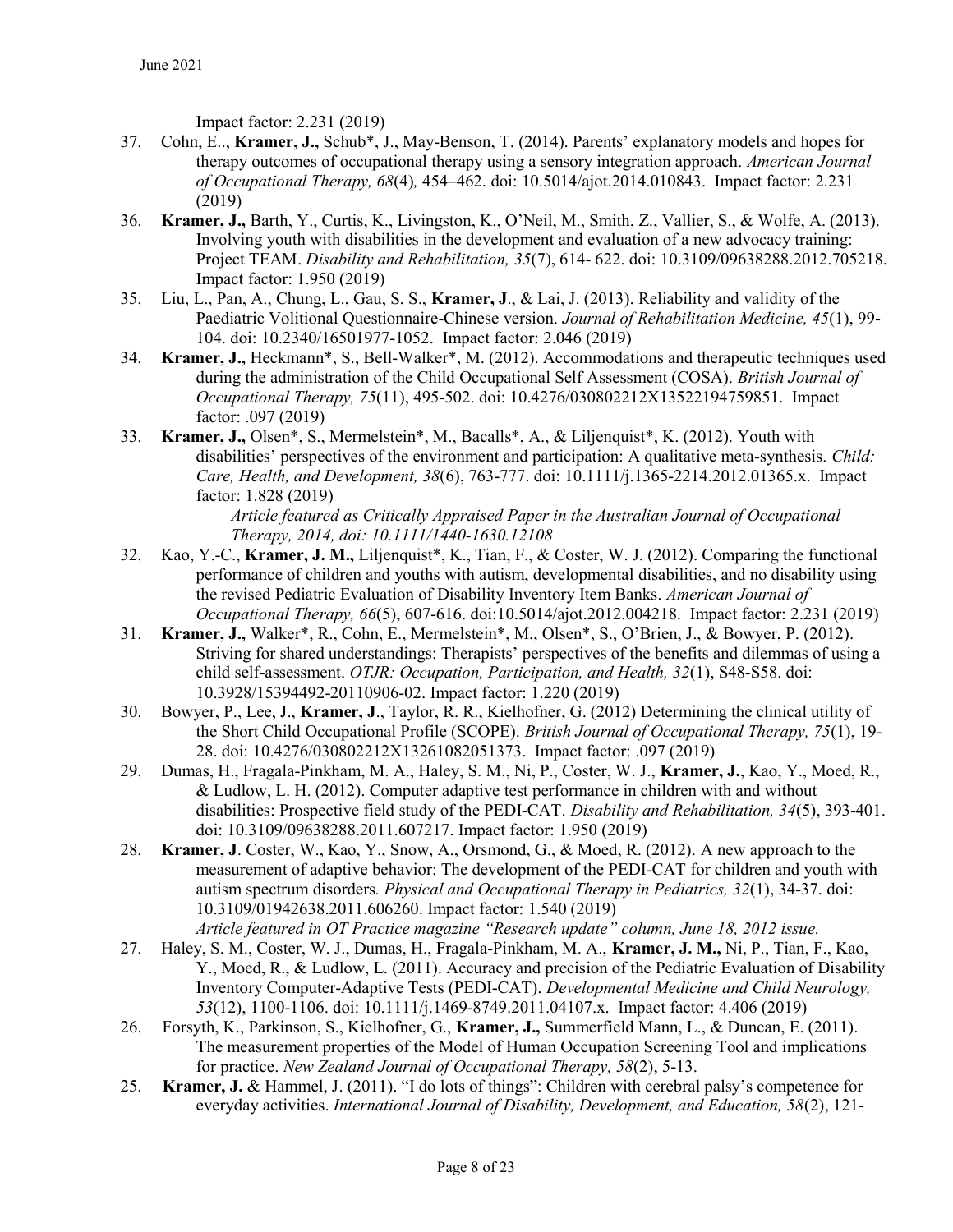136. doi: 10.1080/1034912X.2011.570496. Impact factor: 1.950 (2019)

- 24. Kramer, J. M., Kramer, J. C., Garcia- Iriarte, E., & Hammel, J. (2011). Following through to the end: The use of inclusive strategies to analyze and interpret data in participatory action research with individuals with intellectual disabilities. Journal of Applied Research in Intellectual Disabilities, 24(3), 263-273. doi: 10.1111/j.1468-3148.2010.00602.x. Impact factor: 1.909 (2019)
- 23. Taylor, R., Lee, S. W., Kramer, J., Shirashi, Y., & Kielhofner, G. (2011). Psychometric study of the Occupational Self Assessment with adolescents after infectious mononucleosis. American Journal of Occupational Therapy, 65(2), e20-28. doi: 10.5014/ajot.2011.000778. Impact factor: 2.231 (2019)
- 22. Kramer, J. (2010). Using mixed methods to establish the social validity of a self-report assessment: An illustration using the Child Occupational Self Assessment (COSA). Journal of Mixed Methods Research, 5(1), 72-76. doi: 10.1177/1558689810386376. Impact factor: 1.007 (2019)
- 21. Kramer, J., Kielhofner, G., & Smith, E. V. Jr. (2010). Validity evidence for the Child Occupational Self Assessment (COSA). American Journal of Occupational Therapy, 64(4), 621-632. doi:10.5014/ajot.2010.08142. Impact factor: 2.231 (2019)
- 20. Kielhofner, G., Dobria, L., Forsyth, K., & Kramer, J. (2010). The Occupational Self Assessment: Stability and the ability to detect change over time. OTJR: Occupation, Participation, and Health, 30(1), 11-19. doi: 10.3928/15394492-20091214-03. Impact factor: 1.220 (2019)
- 19. Haley, S. M., Coster, W. J., Kao, Y. C., Dumas, H. D., Fragala-Pinkham, M. A., Kramer, J. M., Ludlow, L. H., Moed, R. (2010). Lessons from use of the Pediatric Evaluation of Disability Inventory (PEDI): Where do we go from here? Pediatric Physical Therapy, 22(1), 69-75. doi: 10.1097/PEP.0b013e3181cbfbf6. Impact factor: 1.020 (2019)
- 18. Dumas, H. D., Fragala-Pinkham, M. A., Haley, S. M., Coster, W. J., Kramer, J. M. Kao, Y. C., & Moed, R. (2010). Item bank development for a revised Pediatric Evaluation of Disability Inventory (PEDI). Physical and Occupational Therapy in Pediatrics, 30(3), 168-184. Impact factor: 1.540 (2019) doi: 10.3109/01942631003640493. Impact factor: 1.540 (2019)
- 17. Kramer, J., Smith, E.V. Jr., & Kielhofner, G. (2009). Rating scale use by children with disabilities on a self-report of everyday activities. Archives of Physical Medicine and Rehabilitation, 90(12), 2047-2053. doi: 10.1016/j.apmr.2009.07.019. Impact factor: 3.098 (2019)
- 16. Kramer, J., Bowyer, P., Kielhofner, G., O'Brien, J., Maziero-Barbosa, V. (2009). Examining rater behavior on a revised version of the Short Child Occupational Profile (SCOPE). OTJR: Occupation, Participation, and Health, 29(2), 88-96. doi: 10.3928/15394492-20090301-03. Impact factor: 1.220 (2019)
- 15. Kramer, J., Kielhofner, G., Lee, S. W., Ashpole, E., & Castle, L. (2009). Utility of the Model of Human Occupation Screening Tool for detecting client change. Occupational Therapy in Mental Health, 25(2), 181-191. doi: 10.1080/01642120902859261. Impact factor: 0.308 (2019)
- 14. Romero Ayuso, D. M., & Kramer, J. (2009). Using the Spanish Child Occupational Self-Assessment (COSA) with children with ADHD. Occupational Therapy in Mental Health, 25(2), 101-114. doi: 10.1080/01642120902856432. Impact factor: 0.308 (2019)
- 13. Kielhofner, G., Fogg, L., Braveman, B., Forsyth, K., Kramer, J., & Duncan, E. (2009). A factor analytic study of the Model of Human Occupation Screening Tool of hypothesized variables. Occupational Therapy in Mental Health, 25(2), 127-137. doi: 10.1080/01642120902856846. Impact factor: 0.308 (2019)
- 12. Kielhofner, G., Forsyth, K., Kramer, J., & Iyenger, A. (2009). Developing the Occupational Self Assessment: The use of Rasch analysis to assure internal validity, sensitivity, and reliability. British Journal of Occupational Therapy, 72(3), 94-104. doi: 10.1177/030802260907200302. Impact factor: 0.097 (2019)
- 11. Kramer, J., Bowyer, P., O'Brien, J., Kielhofner, G., & Maziero-Barbosa, V. (2009). How interdisciplinary pediatric practitioners choose assessments. Canadian Journal of Occupational Therapy, 76(1), 56-64. doi: 10.1177/000841740907600114. Impact factor: 0.057 (2019)
- 10. Garcia-Iriarte, E., Kramer, J. C., Kramer, J. M., & Hammel, J. (2008). "Who did what?": A participatory action research project to increase group capacity for advocacy. Journal of Applied Research in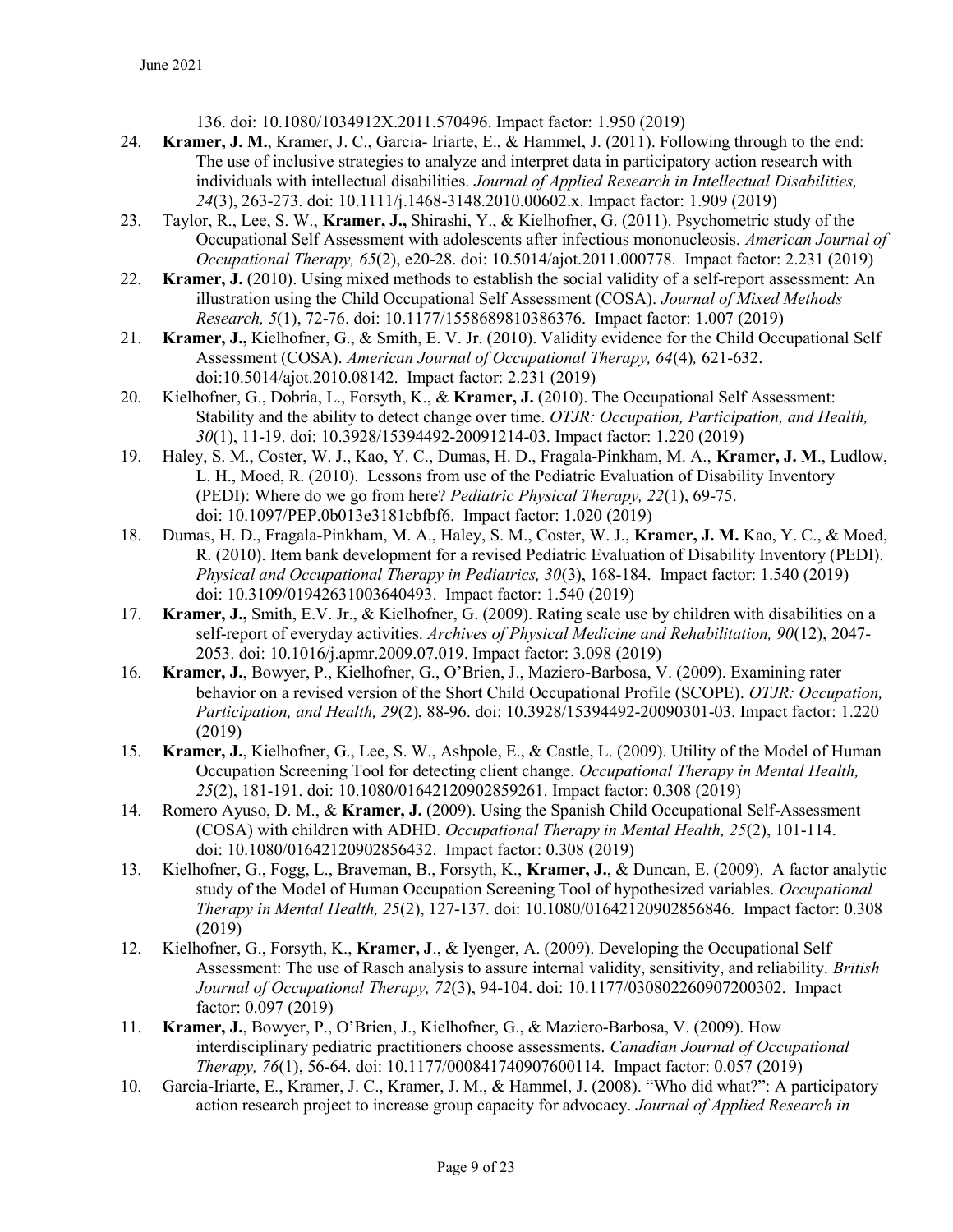Intellectual Disabilities, 22(1), 10-22. doi: 10.1111/j.1468-3148.2008.00431.x. Impact factor: 1.909 (2019)

- 9. Asgari, A., & Kramer, J. (2008). Construct validity and factor structure of the Persian Occupational Therapy Self-Assessment (OSA) with Iranian Students. Occupational Therapy in Health Care, 22 (2-3), 187-200. doi: 10.1080/07380570801991826. Impact factor: 0.520 (2019)
- 8. Kramer, J. (2007). Poster brief: Using a participatory action research approach to identify habits and routines to support self-advocacy. OTJR: Occupation, Participation, and Health, 27(Supplement 1), 84-85S. https://search.proquest.com/docview/220303911?accountid=9676. Impact factor: 1.220 (2019)
- 7. Bowyer, P., Kramer, J., Kielhofner, G., Maziero-Barbosa, V., & Girolami, G. (2007). Measurement properties of the Short Child Occupational Profile. Physical Therapy and Occupational Therapy in Pediatrics, 27(4), 67-85. doi: 10.1080/J006v27n04\_05. Impact factor: 1.540 (2019)
- 6. Fenger, K., & Kramer, J. (2007). The Worker Role Interview: Testing the psychometric properties of the Icelandic version. Scandinavian Journal of Occupational Therapy, 14(3), 160-172. doi: 10.1080/11038120601040743. Impact factor: 1.316 (2019)
- 5. Forsyth, K., Braveman, B., Kielhofner, G., Ekbladh, E., Haglund, L., Fenger, K., & Keller, J. (2006). Psychometric properties of the Worker Role Interview. Work, 27(3), 313-318. Impact factor: 0.470 (2019)
- 4. Taylor, R. R., Jason, L. A., Shiraishi, Y., Schoeny, M. E., & Keller, J. (2006). Conservation of resources theory, perceived stress, and chronic fatigue syndrome: Outcomes of a consumer-driven rehabilitation program. Rehabilitation Psychology,  $51(2)$ , 157-165. doi: 10.1046/j.1440-1754.2002.00786.x. Impact factor: 0.600 (2019)
- 3. Keller, J., & Kielhofner, G. (2005). Psychometric characteristics of the Child Occupational Self-Assessment (COSA) part two: Refining the psychometric properties. Scandinavian Journal of Occupational Therapy, 12(4), 147-158. doi: 10.1080/11038120510031752. Impact factor: 1.316 (2019)
- 2. Keller, J., Kafkes, A., & Kielhofner, G. (2005). Psychometric characteristics of the Child Occupational Self-Assessment (COSA) part one: An initial examination of psychometric properties. Scandinavian Journal of Occupational Therapy, 12(3), 118-127. doi: 10.1080/11038120510031761. Impact factor: 1.316 (2019)
- 1. **Keller, J., &** Forsyth, K. (2004). The Model of Human Occupation in practice. *Israeli Journal of* Occupational Therapy, 13(3), e99-e106. doi: http://www.jstor.org/stable/23468865

#### IN PRESS:

#### PUBLISHED: BOOK CHAPTERS AND OTHER PUBLICATIONS

- Kramer, J., Levin, M., Schwartz, A., & Pollard, R. (2018, January). Project TEAM: Transition-age youth with intellectual and developmental disabilities problem-solve environmental barriers to participation. American Occupational Therapy Continuing Education Article: Code CEA0118.
- **Kramer, J., & tenVelden, M. (2015). Enabling youth's rights using the Child Occupational Self** Assessment. In Poulsen, Ziviani, & Cuskelly (Eds.), Motivation and Goal Setting: Engaging Children and Parents in Therapy. London: Jessica Kingsley.
- Kramer, J., Liljenquist, K., Howard, B., Demir, M., Carter, E., Rosetti, Z., Brock, M. (2015). Social participation for youth ages 12-21. In J. Case-Smith & J. O'Brien (Eds.), Occupational Therapy with Children ( $7<sup>th</sup>$  ed). MO: Mosby Elsevier.
- Kramer, J., ten Velden, M., Kafkes, A., Basu, S., Federico, J., & Kielhofner, G. (2014). The Child Occupational Self Assessment (COSA) (version 2.2). Model of Human Occupation Clearinghouse, Department of Occupational Therapy, College of Applied Health Sciences, University of Illinois at Chicago, Chicago, Illinois.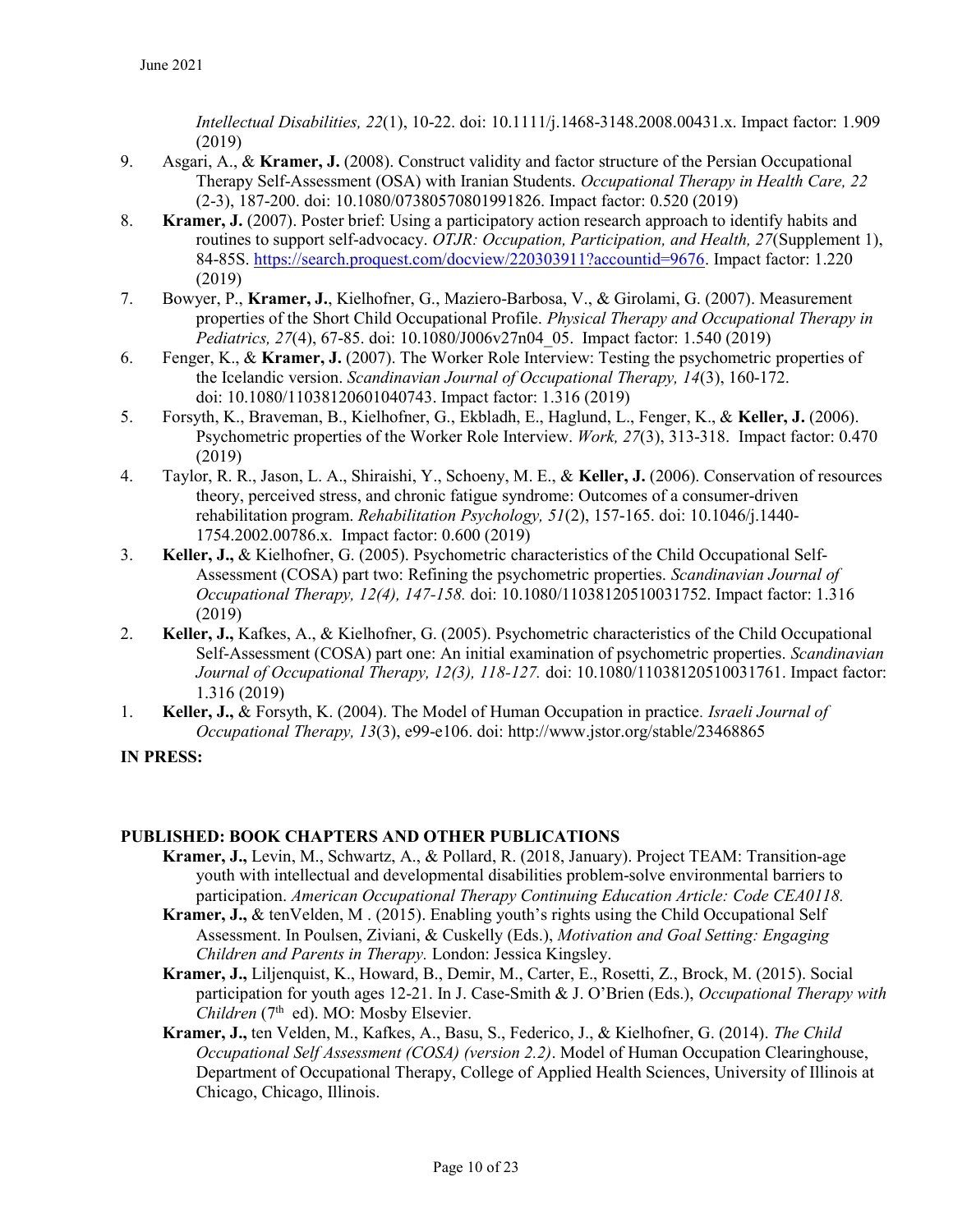- Kramer, J., & Fisher, G. (2009). Occupational therapy. In S. Burch (Ed.), Encyclopedia of American Disability History. New York, NY: Facts on File.
- Hammel, J., Charlton, J., Jones, R., **Kramer, J.**, & Wilson, T. (2009). From Disability Rights to Empowered Consciousness. In E. B. Crepeau, E. S. Cohn, & B. A. Boyt Schell (Eds), Willard & Spackman's Occupational Therapy (11th ed., pp. 868-887). Philadelphia, PA: Lippincott, Williams, & Wilkins.
- Henry, A., & Kramer, J. (2009). The interview process in occupational therapy. In: In E. B. Crepeau, E. S. Cohn, & B. A. Boyt Schell (Eds.), *Williard and Spackman's Occupational Therapy* (11<sup>th</sup> ed., pp. 342-358). Philadelphia: Lippincott, Williams, & Wilkins.
- Kielhofner, G., Forsyth, K., **Kramer, J.**, Melton, J., Dobson, E. (2009). The model of human occupation. In E. B. Crepeau, E. S. Cohn, & B. A. Boyt Schell (Eds.), Willard & Spackman's Occupational Therapy (11th ed., pp. 446-461). Philadelphia, PA: Lippincott, Williams, & Wilkins.
- Kramer, J., Kielhofner, G., & Forsyth, K. (2008). Assessments used with the Model of Human Occupation in mental health. In B. Hemphill (Ed.), Assessment in Occupational Therapy Mental Health: An integrative approach  $(2^{nd}$  ed., pp. 159-184). Thorofare, NJ: Slack.
- Bowyer, P., Kramer, J., Ploszaj, A., Ross, M., Schwartz, O., Kielhofner, G., & Kramer, K. (2008). The Short Child Occupational Profile (SCOPE) (version 2.2). Model of Human Occupation Clearinghouse, Department of Occupational Therapy, College of Applied Health Sciences, University of Illinois at Chicago, Chicago, Illinois.
- Harney, S., & Kramer, J. (2007, November 12). Using the Child Occupational Self Assessment to generate student- centered IEP goals. OT Practice, 10-15.
- Kramer, J., Bowyer, P., & Kielhofner, G. (2007). The Model of Human Occupation, the ICF, and the OT Practice Framework: Connections to support best practice around the world. In G. Kielhofner, The model of human occupation: Theory and application  $(4<sup>th</sup>$  ed., pp. 519-531). Baltimore, MD: Lippincott, Williams, & Wilkins.
- Kramer, J., Bowyer, P. & Kielhofner, G. (2007). Evidence for practice from the Model of Human Occupation. In G. Kielhofner, The model of human occupation: Theory and application (4<sup>th</sup> ed., pp. 466- 505). Baltimore, MD: Lippincott, Williams, & Wilkins.
- Kielhofner, G., Forsyth, K., Suman, M., Kramer, J., Nakamura- Thomas, H., Yamada, T., Rjeille-Cordeiro, J., Keponen, R., Pan, A. W., & Henry, A. (2007). Self- Reports: Eliciting clients' perspectives. In G. Kielhofner, *The model of human occupation: Theory and application* (4<sup>th</sup> ed., pp. 237- 261). Baltimore, MD: Lippincott, Williams, & Wilkins.
- Kramer, J., & Bowyer, P. (2007). Application of the Model of Human Occupation to Children and Family Interventions. In S. Dunbar (Ed.), Occupational Therapy Models for Intervention with Children and Families (pp. 51- 96). Thorofare, NJ: Slack.
- Keller, J., Kafkes, A., Basu, S., Federico, J., & Kielhofner, G. (2005). The Child Occupational Self Assessment (version 2.1). MOHO Clearinghouse, Department of Occupational Therapy, College of Applied Health Sciences, University of Illinois at Chicago, Chicago, Illinois.

#### **Presentations**

#### PEER- REVIEWED CONFERENCE PRESENTATIONS

- Schwartz, A., Kramer, J., Hallock, T., Hwang, I., Myrvold, R., Pfieffer, B. (2021, June). Fostering remote research collaborations: A Toolkit for Remote Inclusive Research. Presented at the American Association on Intellectual and Developmental Disabilities (AAIDD) 145th Annual Meeting (virtual conference).
- Kramer, J., Schwartz, A., & Greenberg, K. (2021, April). Usability and reliability of the Pediatric Evaluation Disability Inventory- Patient Reported Outcome (PEDI-PRO) software interface for youth with DD. Presented at the American Occupational Therapy Association INSPIRE Virtual Conference.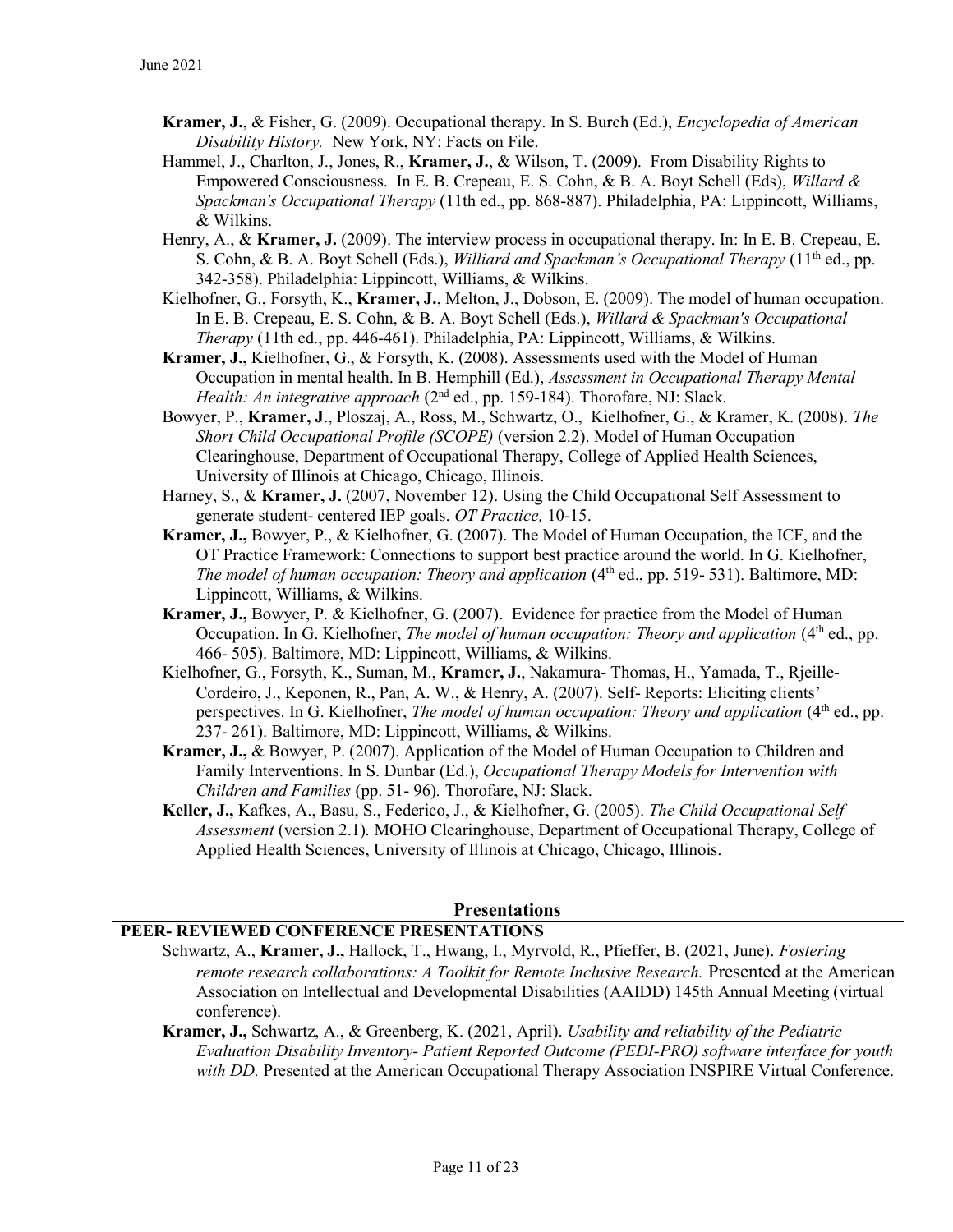- Arnold, S.H., Fragala-Pinkham, M.A., James, S.A., Kramer, J.M., Kolobe, T.H.A. (2021, Feb). Determinants of Change in Student Mobility, Daily Activity, and Social-Cognitive Status During a School Year. Combined Sections Meeting of the American Physical Therapy Association. Virtual.
- Kramer, J., Schwartz, A., Hwang, I. (2020, September). Project TEAM: A group intervention to teach transition age youth with developmental disabilities to problem solve physical and social environmental barriers. Instructional course presented at the  $74<sup>th</sup>$  Annual meeting of the American Academy of Cerebral Palsy and Developmental Medicine. Virtual.
- Kramer, J., Fragala-Pinkham, M., Shore, B., AlHeresh, R. (2020, September). Assessing activity level outcomes using the Pediatric Evaluation of Disability Inventory- Computer Adaptive Test (PEDI- $CAT)$  family of measures. Instructional course presented at the  $74<sup>th</sup>$  Annual meeting of the American Academy of Cerebral Palsy and Developmental Medicine. Virtual.
- Schwartz, A., & Kramer, J. (2020, September). Developing and testing a mental health intervention for young adults with developmental disabilities using a participatory approach. Seminar presented at the 74th Annual meeting of the American Academy of Cerebral Palsy and Developmental Medicine. Virtual.
- Schwartz\*, A., Kramer, J., Cohn, E., & McDonald, K. (June 2019). They're able to shift the course of science: Fostering inclusive research partnerships with people with intellectual disability. Paper presented at the Occupational Therapy Research Summit, Charleston, SC.
- Schwartz\*, A., Kramer, J., Cohn, E., Rogers, E. S., McDonald, K. (June 2019). Stakeholder-driven approach to developing a peer mentoring intervention for young adults with intellectual/developmental disabilities and co-occurring mental health conditions. Paper presented at the Occupational Therapy Research Summit, Charleston, SC.
- Kramer, J., Helfrich, C., Schwartz\*, A., Hwang\*, I., & Samuel, P. (2019, April). Outcomes of an environmental-focused, problem-solving intervention for transition age youth: Project TEAM. Presented at the American Occupational Therapy Association, New Orleans, LA.
- Schwartz\*, A., Kramer, J., Cohn, E., & McDonald, K. (April 2019). A cyclical model of engagement of people with intellectual disabilities in participatory action research. Paper presented at the American Occupational Therapy Association Conference, New Orleans, LA.
- Kramer, J., Hwang\*, I., & Schwartz\*, A. (2018, October). Project TEAM: A group intervention to teach transition age youth with developmental disabilities to problem solve physical and social environmental barriers to participation. Presented at the American Academy of Cerebral Palsy and Developmental Medicine, Columbus, OH.
- Schwartz\*, A., & Kramer, J. (2018, October). Supporting individuals with neurodevelopmental disabilities to be research collaborators. Presented at the American Academy of Cerebral Palsy and Developmental Medicine, Columbus, OH.
- Pfeiffer, B., Classen, S., Persch, A., & Kramer, J. (April, 2018). Transportation and community participation for individuals with developmental disabilities. Presented at the National Conference of the American Occupational Therapy Association. Salt Lake City, UT.
- Kramer, J., & Schwartz\*, A. (September, 2017). Dare greatly: Involving youth with neurodevelopmental disabilities as co-researchers. Presented at the American Academy of Cerebral Palsy and Developmental Medicine, Montreal, Quebec.
- Schwartz\*, A., & Kramer, J. (September, 2017). Evaluating accessibility design features in patient reported outcome measures of functional performance for use by youth with neurodevelopmental disabilities. Presented at the American Academy of Cerebral Palsy and Developmental Medicine, Montreal, Quebec.
- Hwang\*, I., Kramer, J., Levin, M., Carrellas, A., Samuel, P. S. (June, 2017). Youth and parent perspectives of an environment-focused problem solving intervention to increase participation of transition-age youth with developmental disabilities. Presented at the American Association on Intellectual and Developmental Disabilities, Hartford, CT.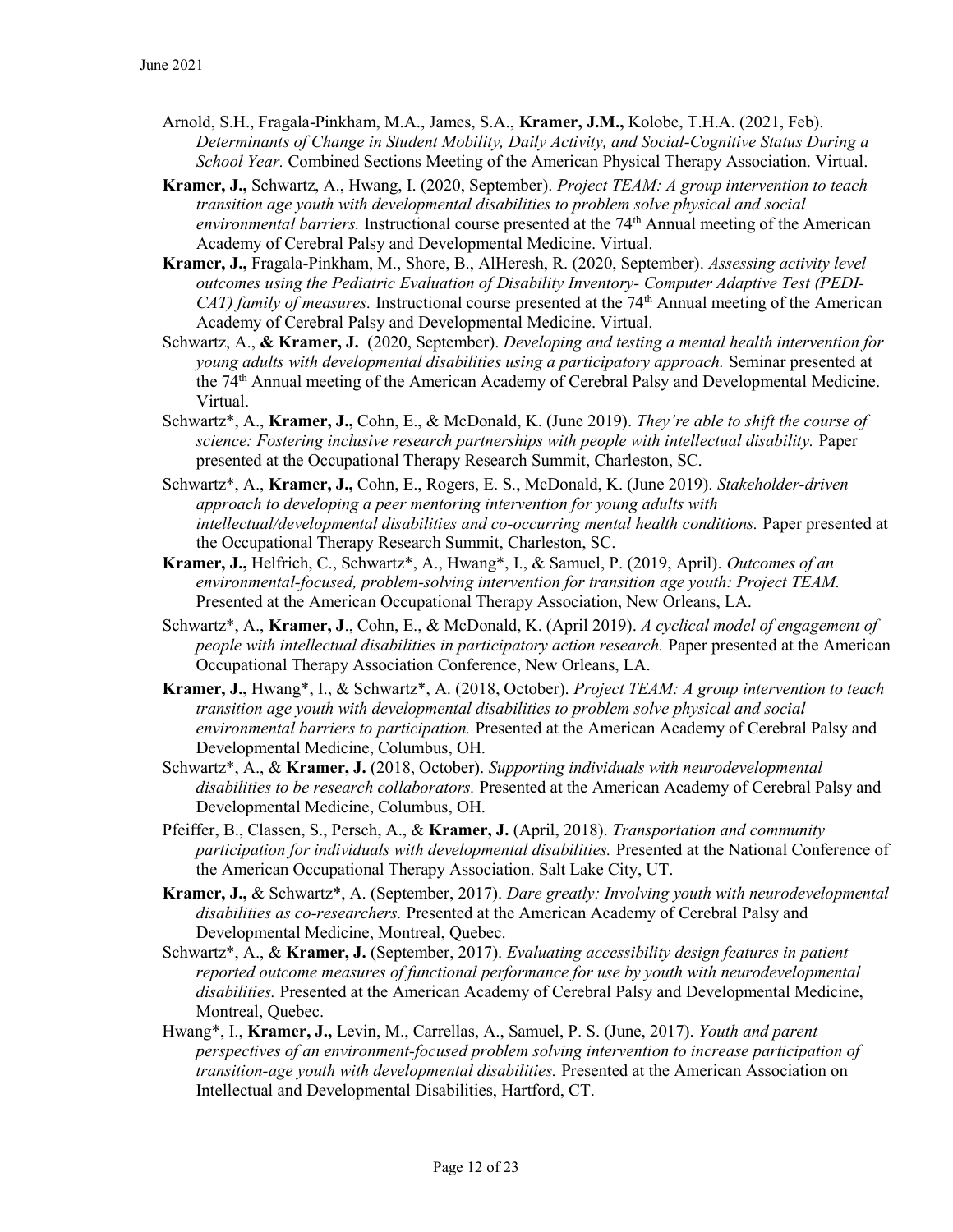- Hwang\*, I. T., Kramer, J., Rosenfeld, L., Levin M., & Acevedo-Garcia D. (June, 2017). Use of a structured prompting approach to help parents of young children with developmental disabilities (DD) identify environmental barriers to participation. Presented at the Occupational Therapy Summit of Scholars, Boston, MA.
- Schwartz\*, A. & Kramer, J. (June, 2017). "I just had to be flexible and show good patience": Management of interactional approaches to enact mentoring roles by peer mentors with developmental disabilities. Presented at the Occupational Therapy Summit of Scholars, Boston, MA.
- Kramer, J., Levin, M., & Hwang\*, I. (April, 2017). Project TEAM: Empowering transition-age youth with developmental disabilities to problem solve environmental barriers to participation. Presented at the American Occupational Therapy Association conference, Philadelphia, PA.
- Magasi, S., Harniss, M., Kramer, J., & Jones, R. (November, 2016). Fairness in testing-applying the principles of universal design and accessibility to the development and administration of rehabilitation measures. Presented at the American Congress of Rehabilitation Medicine, Chicago, IL.
- Schwartz\*, A., PEDI-PRO Youth TEAM, & Kramer, J. (November, 2016). Developing the PEDI-PRO: Innovative youth self-report software. Presented at the Massachusetts Occupational Therapy Association conference, Norwood, MA.
- Lindsay, R., Levin, M., & Hwang\*, I. T., & Kramer, J. (October, 2016). Parents of young children with disabilities: New critical thinking strategies to support participation at home and in the community. Presented at the American Public Health Association, Denver, CO.
- Kramer, J., & Schwartz\*, A. (September, 2016). Initial proof of concept for a self-report of functional performance for transition-age youth: The PEDI-PRO. Presented at the American Academy of Cerebral Palsy and Developmental Medicine, Hollywood, FL.
- Kramer, J., & Schwartz\*, A. (September, 2016). Cognitive accessibility of patient reported outcomes (PRO) for youth and adults with developmental disabilities: Assumptions and proposed design features for rehabilitation assessment. Presented at the American Academy of Cerebral Palsy and Developmental Medicine, Hollywood, FL.
- Kramer, J., Schwartz\*, A., Foley, A., McDonald, K., Romer, K., Dehaiman, L., & Liljenquist, K. (June, 2016). Shifting boundaries: Processes and outcomes of inclusive research. Presented at the American Association on Intellectual and Developmental Disabilities, Atlanta, GA.
- Kramer, J., & Schwartz\*, A. (May, 2016). Proof of concept for a cognitively accessible self-report for transition-age youth: The PEDI-PRO. Presented at the Occupational Therapy Summit of Scholars, Pittsburgh, PA.
- Ryan\*, C., Kramer, J., & Cohn, E. (May, 2016). Exploring the self-disclosure process in peer mentoring relationships for transition-age youth with developmental disabilities. Presented at the Occupational Therapy Summit of Scholars, Pittsburgh, PA.
- Rosenfeld, L., Levin-Demir, M., Hwang\*, I., & Kramer, J. (May, 2016). Addressing environmental barriers of children with disabilities and their families. Presented at the Massachusetts Early Intervention Consortium, Framingham, MA.
- Kramer, J. & Schwartz\*, A. (April 2016). A participatory approach to developing the new Pediatric Evaluation of Disability Inventory-Patient Reported Outcome (PEDI-PRO). Presented at the American Occupational Therapy Association Annual Conference, Chicago, IL.
- Fragala-Pinkham, M., Shore, B. J., & Kramer, J. (October, 2015). Introduction to the Pediatric Evaluation of Disability Inventory-Computer Adaptive Test (PEDI-CAT): A new option for measuring function. Presented at the American Academy for Cerebral Palsy and Developmental Medicine, Austin, TX.
- Levin, M., & Kramer, J. (October, 2015). Empowering transition-age youth with disabilities to achieve goals. Presented at the Massachusetts Occupational Therapy Association, Norwood, MA.
- Selmane\*, R., Kramer, J., Helfrich, C., Levin, M., (October, 2015). Increasing readiness for advocacy through a problem-solving advocacy intervention. Presented at the Massachusetts Occupational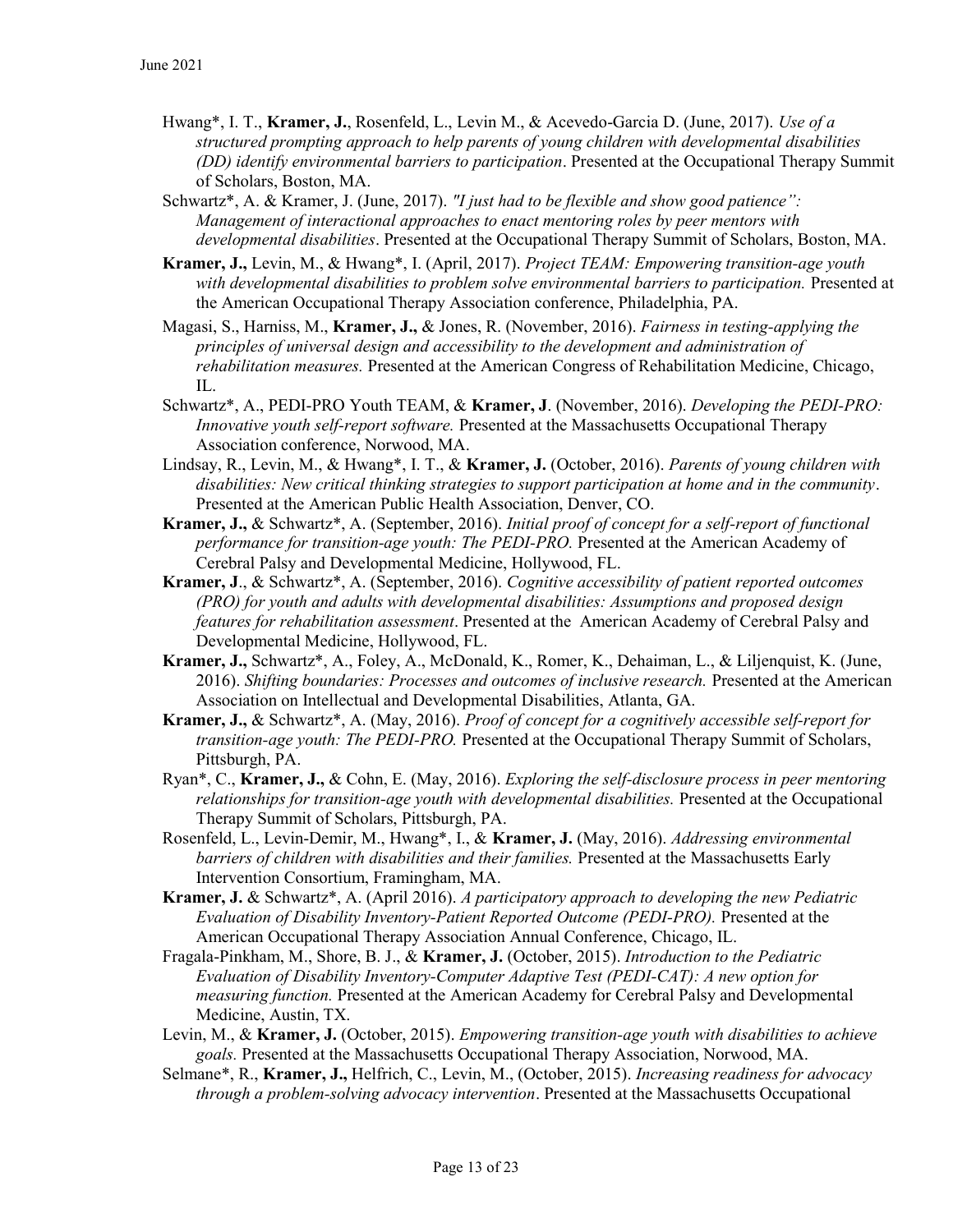Therapy Association, Norwood, MA.

- Todorova, L., & Kramer, J. (2014, June). Validity evidence for the Bulgarian translation of the Child Occupational Self Assessment. Presented at the World Federation of Occupational Therapists, Yokohama, Japan.
- tenVelden, M., Kramer, J., Forsyth, K., Agnew, J., Todorova, L., O'Brien, J., Bowyer, P., & Romero, D. (2014, June). Enhancing the Child Occupational Self Assessment (COSA): Creating a meaningful and culturally appropriate self assessment for youth. Presented at the World Federation of Occupational Therapists, Yokohama, Japan.
- Demir, M., & Kramer, J. (2014, June). Supporting community participation of transition-age youth using an innovative self-advocacy intervention: Project TEAM. Presented at the American Association on Intellectual and Developmental Disabilities, Orlando, FL.
- Kramer, J. (2014, June). A youth-driven framework of participation, the environment, and modifications: A meta-synthesis. Presented at the Society for Disability Studies, Minneapolis, MN.
- Kramer, J. (2014, April). Formative evaluation of Project TEAM (Teens making Environment and Activity Modifications). Presented at the American Occupational Therapy Association, Baltimore, MD.
- Kramer, J. (2013, June). A multi-method, participatory formative evaluation of Project TEAM (Teens making Environment and Activity Modifications). Presented at the American Association on Intellectual and Developmental Disabilities, Pittsburgh, PA.
- Kramer, J. (2013,May). Formative evaluation of a manualized self-advocacy intervention, Project TEAM (Teens making Environment and Activity Modifications). Presented at the Occupational Therapy Summit of Scholars, Chicago, IL.
- Kramer, J., Heckmann\*, S., & Bell-Walker\*, M. (2013, April). Accommodations and therapeutic techniques used during the administration of the Child Occupational Self Assessment (COSA). Presented at the American Occupational Therapy Association, San Diego, CA.
- Coster, W. J., Kramer, J., Kao, Y-C., Liljenquist, K., & Dooley\*, M. (2013, April). Psychometric properties of the PEDI-CAT for children, youth, and young adults with autism spectrum disorders. Presented at the American Occupational Therapy Association, San Diego, CA.
- Kramer, J., Coster, W., Kao, Y., & Haley, S. M. (2011, June). Application of a new measure of activity and participation with children with Autism Spectrum Disorder. Presented at the American Association on Intellectual and Developmental Disabilities, Minneapolis, MN.
- Kramer, J., Coster, W., Kao, Y., Orsmond, G. (2011, April). "I'm my child's prefrontal lobe": Evaluations of performance of everyday activities by parents of children with autism. Presented at the American Occupational Therapy Association, Philadelphia, PA.
- Kramer, J. (2011, April). "Kids Speak Out!": Best practices and evidence-based strategies for administering the Child Occupational Self Assessment (COSA). Presented at the American Occupational Therapy Association, Philadelphia, PA.
- Wilcox, A., Garcia-Reidy, T., & Kramer, J. (2011, April). Building a volitional profile: A systematic approach to assessing, documenting, and addressing volition in pediatric rehabilitation. Presented at the American Occupational Therapy Association, Philadelphia, PA.
- Kramer, J., Barth, Y., Curtis, K., Livingston, K., O'Neil, M., & Smith, Z. [The Youth Development and Marketing Panel] (2011, March). "Game Plan!": A new environmental modification training. Presented at the Federation for Children with Special Needs Visions of Community Conference, Boston, MA.
- Kramer, J. (2010, April). Evaluating the social validity of the goals, procedures, and outcomes of the Child Occupational Self-Assessment: A systematic approach to integrating mixed methods. Presented at the American Occupational Therapy Association, Orlando, FL.
- **Kramer, J.** (2010, April). "I do lots of things": A qualitative approach to understanding how children with cerebral palsy describe their competence for everyday activities. Presented at the American Occupational Therapy Association, Orlando, FL.
- Kramer, J. (2010, June). "Give them a voice": Therapists' perspectives on how the Child Occupational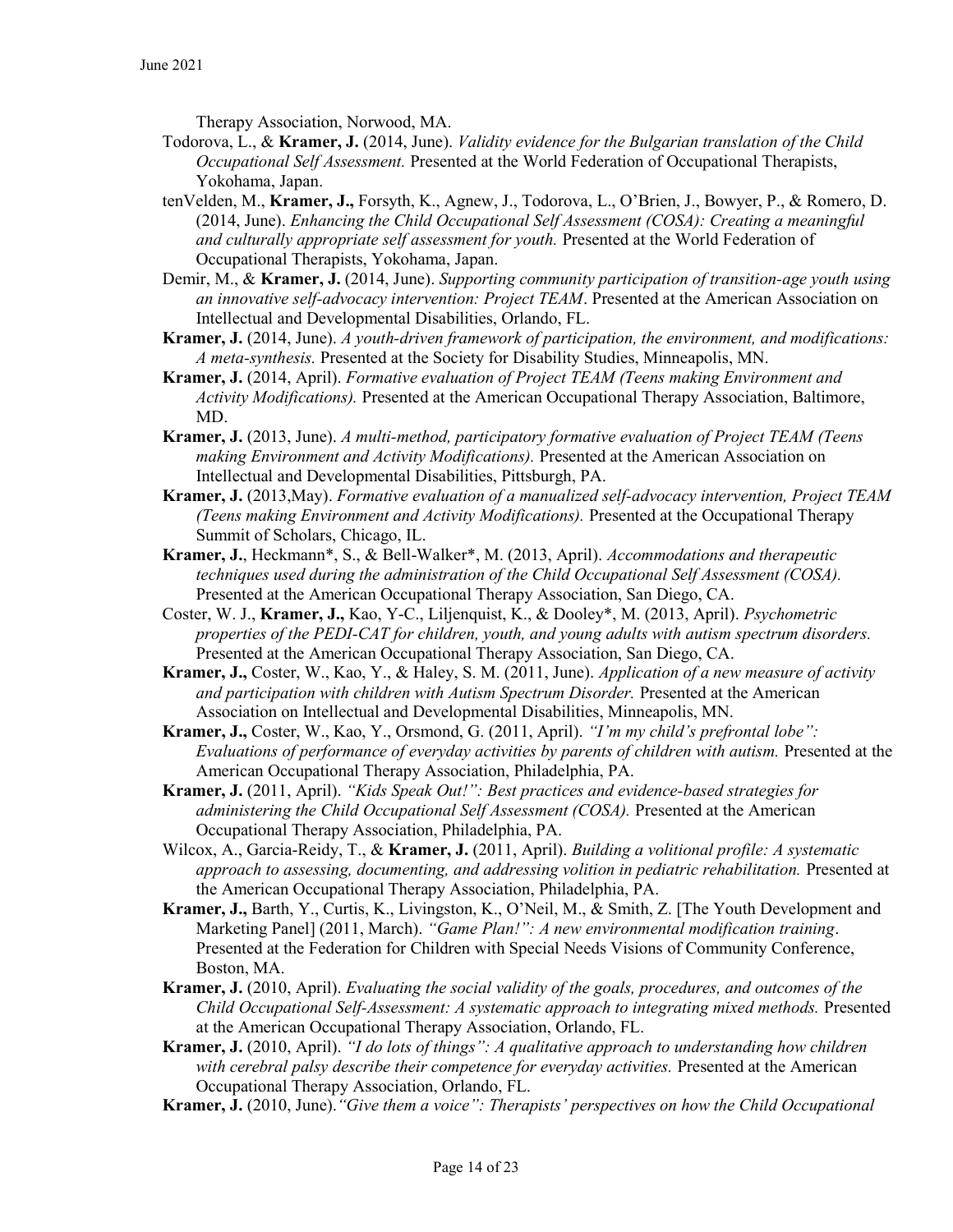Self Assessment impacts their communication with school-aged children with disabilities. Presented at the Interdisciplinary Conference on Communication, Medicine, and Ethics (COMET). Boston, MA.

- Kramer, J. (2009, October). How children with disabilities use likert scales to report competence and importance of everyday activities. Presented at the joint Annual Meeting of the American Congress and Rehabilitation Medicine and the American Society of Neurorehabilitation, Denver, CO.
- Bowyer, P., Kramer, J., Lee, J., & O'Brien, J. (2009, April). Linking research and practice in assessment development: A mixed-methods approach to determining the clinical utility of the Short Child Occupational Profile (SCOPE). Presented at the American Occupational Therapy Association, Houston, TX.
- Bowyer, P., Kramer, J., Lee, J., & O'Brien, J. (2009, April). Getting a better picture: How pediatric practitioners choose assessments for practice. Presented at the American Occupational Therapy Association, Houston, TX.
- Kramer, J., Lee, S., Kielhofner, G., & Taylor, R. (2009, April). Obtaining Rasch measures in the clinic: The development of a paper-and-pencil scoring form for the Occupational Self Assessment. Presented at the American Occupational Therapy Association, Houston, TX.
- Kramer, J., Lee, S., Kielhofner, G., & Taylor, R. (2009, April). External validity and stability of the Occupational Self-Assessment when used with adolescents with fatigue. Presented at the American Occupational Therapy Association, Houston, TX.
- Kramer, J., Lee, S., Kielhofner, G., & Taylor, R. (2009, April). Using the Occupational Self-Assessment to capture client-reported outcomes: Establishing sensitivity using a unique Rasch-model approach. Presented at the American Occupational Therapy Association, Houston, TX.
- Austin, S., & Kramer, J. M. (2008, April). Understanding Rasch based measurement: An introduction for occupational therapy practitioners and students. Presented at the American Occupational Therapy Association, Long Beach, CA.
- Kramer, J. M., Cahill, S., & Bowyer, P. (2008, April). Applying the Model of Human Occupation to school-based practice. Presented at the American Occupational Therapy Association, Long Beach, CA.
- Kramer, J.M., Kielhofner, G., & Lee, J. (2007, November). In the know with MOHO: Recent updates to the Model of Human Occupation. Presented at the Illinois Occupational Therapy Association, Naperville, IL.
- Kramer, J.M., Garcia, G., & Kramer, J. C. (2007, May). Advocacy in Progress: Participation and control in a People First group. Presented in panel *Participatory Action Research and Disability Studies:* Critically examining how far we have come in changing research paradigms. Presented at the Society of Disability Studies, Seattle, WA.
- Kramer, J.M., Bowyer, P., & Cahill, S. (2007, April). The Model of Human Occupation: Supporting child-centered, occupation-based practice across contexts. Presented at the American Occupational Therapy Association, St. Louis, MO.
- Kramer, J.M., Cahill, S.M., & Bowyer, P. (2007, April). Supporting inclusion: Occupational therapy processes and assessments. Presented at the Second City Disability Studies in Education Conference, Chicago, IL.
- Hammel, J., Dudgeon., B.J., & Kramer, J. (2007, February). Making participation a habit: Defining participation "from within" by using a participatory action approach to examining barriers and supports to home and in community. Disability, societal habit, and participation. Presented at the Habits III Habit and Participation: Promoting Participation Conference, Pacific Grove, CA.
- Kramer, J., Magasi, S., Mirza, M., & Shevil, E. (2006, September). Building Alliances: Occupational therapy and disability studies. Presented at the Illinois Occupational Therapy Association, Springfield, IL.
- Kramer, J., Cahill, S., & Bowyer, P. (2006, September). Addressing motivation in intervention using the Pediatric Volitional Questionnaire. Presented at the Illinois Occupational Therapy Association. Springfield, Illinois.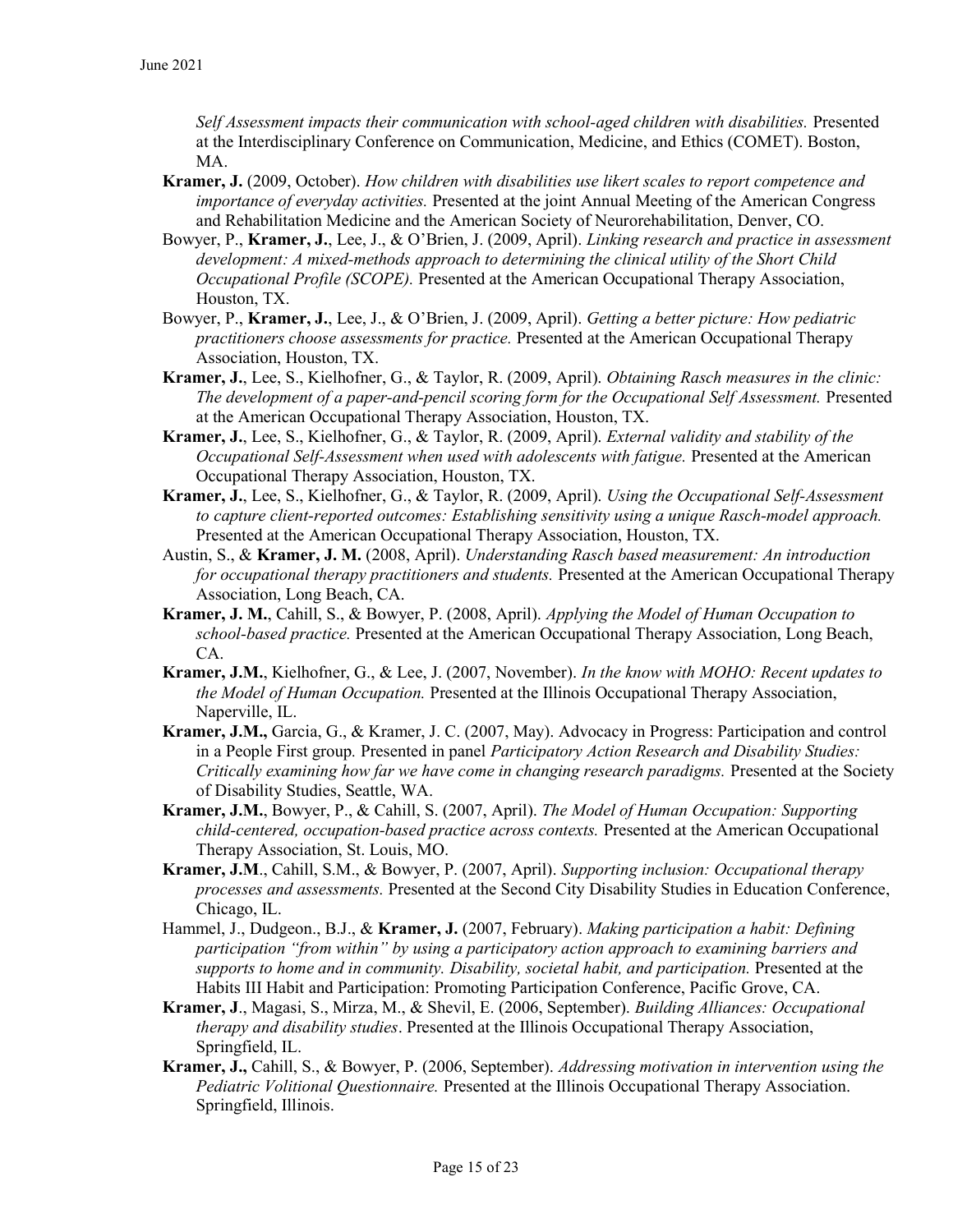- Bowyer, P., & Kramer, J. (2006, July). Model Of Human Occupation with children and youth in occupational therapy: Theory, assessments, and application. Presented at the World Federation of Occupational Therapists, Sydney, Australia.
- Garcia, E., Kramer, J.M., Kramer, J.C., Phillips, M., & Cruz, I. (2006, June). The politics of self Advocacy. Presented in panel presentation Methodologies to support the participation of people with cognitive and intellectual disabilities in disability activism and disability studies research. Presented at the Society for Disability Studies, Bethesda, MD.
- Hammel, J., & Keller, J. (2006, February). Exploring strategies to increase voice and power of people with intellectual disabilities within research on community participation. *Needs and barriers to* participation. Presented at the International Conference on Aging, Disability, and Independence, St. Petersburg, FL.
- Kielhofner, G., Keller, J., & McCammon, S. (2005, November). Client self assessment on MOHO. Presented at the Illinois Occupational Therapy Association, Oak Brook, IL.
- Keller, J. (2005, June). "You work together, and you teach together" An ethnography of a woman with an intellectual disability and her story of resisting expectations and re-creating social relationships in the community. Presented at the Society for Disability Studies, San Francisco, CA.
- Kielhofner, G., Keller, J., Krieger, S., Paul-Ward, A., & Forsyth, K. (2005, May). Research and development of three assessments for client-centered intervention and outcome documentation. Presented at the American Occupational Therapy Association, Long Beach, CA.
- Kielhofner, G., Keller, J., & Castle, L. (2005, May). The Model of Human Occupation: Contemporary concepts, evidence, and resources to support practice. Presented at the American Occupational Therapy Association, Long Beach, CA.

#### PEER REVIEWED POSTER PRESENTATIONS

- Kramer, J. M., Schwartz, A., Hallock, T., Hwang, I., Myrvold, R., & Pfeiffer, B. (2021, June). Collaborating with people with IDD during public health emergencies: Toolkit for Remote Inclusive Research. Poster presented at the Occupational Therapy Summit of Scholars. Virtual conference.
- Hwang, I. T., Kramer, J., Hallock T., Schwartz A., Myrvold R., & Pfeiffer B. (2021, June). Using Technology to Facilitate Inclusive Research: A Rapid Scoping Review. Poster presented at the American Association on Intellectual and Developmental Disabilities (AAIDD) 145th Annual Meeting (virtual conference)
- Kramer, J., & Schwartz, A. (September, 2020). The Pediatric Evaluation of Disability Inventory- Patient Reported Outcome Measure (PEDI-PRO) software interface: Initial investigation of usability & *reliability for youth with neurodevelopmental disabilities.* Poster presented at the  $74<sup>th</sup>$  Annual meeting of the American Academy of Cerebral Palsy and Developmental Medicine. Virtual.
- Schwartz\*, A., Kramer, J. McDonald, M., & Cohn, E. (June 2019). They're able to shift the course of science: Fostering inclusive research partnerships with people with intellectual disability—A tool to enhance translation to practice. Poster presented at the American Association on Intellectual and Developmental Disabilities Annual Meeting, St. Paul, MN
- Hwang\*, I. T., Kramer J., Cohn E., Barnes L., & Wen Y. (2019, April). Asian immigrant parents' experiences and coping strategies while using services for their child with developmental disability: A meta-synthesis study. Poster presented at 2019 American Occupational Therapy Association (AOTA) Annual Conference, New Orleans, LA.
- Schwartz\*, A. & Kramer, J. (April 2019). Selecting self-report assessments for pediatric clients with cognitive impairments. Poster presented at the American Occupational Therapy Association Conference, New Orleans, LA.
- Hwang, I., & Kramer, J. (April, 2018). Usability of a problem-identification approach for parents of young children with developmental disabilities to identify environmental barriers. Presented at the National Conference of the American Occupational Therapy Association. Salt Lake City, UT.
- Kramer, J., Hwang, I.,\* Helfrich, C., Samuel, P., Levin, M., Carrellas, A., & Goeva, A. (September,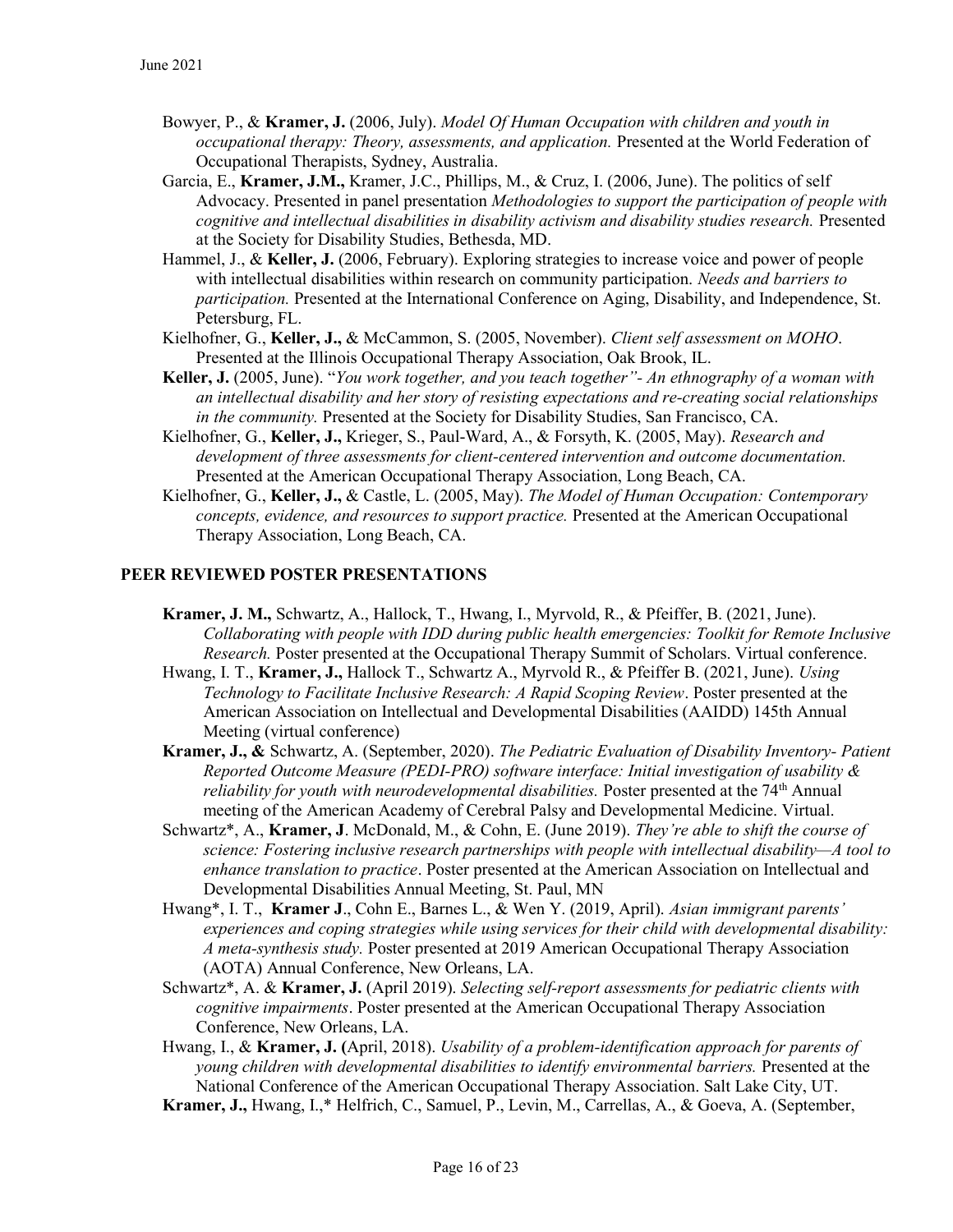2017). Changes in problem-solving, readiness for advocacy, and participation: Comparing an environment-focused intervention with goal setting only for transition age youth with developmental disabilities. Presented at the American Academy of Cerebral Palsy and Developmental Medicine, Montreal, Quebec.

- Kramer, J., & Schwartz\*, A. (June, 2017). Participatory measurement development of a health-care outcome measure: The PEDI-PRO. Poster presented at the American Association on Intellectual and Developmental Disabilities. Hartford, CT.
- Kramer, J., Ryan\*, C., & Schwartz\*, A. (June, 2017). Feasibility of electronic peer mentoring for transition-age youth and young adults with intellectual and developmental disabilities. Poster presented at the American Association on Intellectual and Developmental Disabilities, Hartford, CT.
- Schwartz,\*A., & Kramer, J. (June, 2017). Being a teacher and a friend: Enactment of dual roles by young adult peer mentors with intellectual and developmental disabilities. Poster presented at the American Association on Intellectual and Developmental Disabilities, Hartford, CT.
- Ryan\*, C., Cohn, E., & Kramer, J. (June, 2017). Self-disclosure and the development of connection in peer mentoring relationships for transition-age youth and young adults with intellectual and developmental disabilities. Poster presented at the American Association on Intellectual and Developmental Disabilities, Hartford, CT.
- Kramer, J., Hwang\*, I., Helfrich, C., & Samuel, P. (April, 2017). Youth and parent perspectives of an environment problem solving intervention for transition-age youth with disabilities. Poster presented at the American Occupational Therapy Association, Philadelphia, PA.
- Hwang\*, I. T., Kramer, J., & Kalemos\*, A. (November, 2016). *Encounters between youth with* developmental disabilities and environmental barriers: Parents' understandings and reactions. Poster presented at the Massachusetts Occupational Therapy Association, Norwood, MA.
- Kramer, J., Hwang\*, I., Helfrich, C., Samuel, P., & Carrellas, A. (September, 2016). Youth and parent perspectives of a problem solving intervention to increase participation of transition-age youth with developmental disabilities. Poster presented at the American Academy of Cerebral Palsy and Developmental Medicine, Hollywood, FL.
- Kramer, J., & Schwartz\*, A. (2016, June). Access for all: Design features to optimize cognitive accessibility of health-related patent –reported outcome (PRO) measures. Poster presented at the American Association on Intellectual and Developmental Disabilities, Atlanta, GA.
- Schwartz\*, A., Kramer, J., & Orsmond, G. (2016, June). Change in self-determination associated with an environment-focused intervention for youth with disabilities. Poster presented at the American Association on Intellectual and Developmental Disabilities, Atlanta, GA.
- Schwartz\*, A., Kramer, J., & Orsmond, G. (2016, May). Change in self-determination associated with an environment-focused intervention for youth with disabilities. Poster presented at the Occupational Therapy Summit of Scholars, Pittsburgh, PA.
- Hwang\*, I., Kramer, J., & Kalemos\*, A. (May, 2016). Encounters between youth with developmental disabilities and environmental barriers: Parents' understandings and reactions. Poster presented at the Occupational Therapy Summit of Scholars, Pittsburgh, PA.
- Schwartz\*, A., & Kramer, J. (2016, April). Youth with developmental disabilities' use of the Pediatric Evaluation of Disability Inventory-Patient Reported Outcome. Poster presented at the American Occupational Therapy Association, Chicago, IL.
- Selmane\*, R., Kramer, J., & Demir, M. (2015, April). Increasing readiness for advocacy through a problem-solving advocacy intervention. Poster presented at the American Occupational Therapy Association, Nashville, TN.
- Kramer, J., Moore\*, R., & Demir, M. (2014, June). Evaluation of an accessible peer-mentoring protocol for transition-age youth with developmental disabilities. Poster presented at the American Association on Intellectual and Developmental Disabilities, Orlando, FL.
- Selmane\*, R., Kramer, J., Helfrich, C., & Samuel, P. (2014, May). Examining the relationship between readiness for advocacy and attainment of participation and advocacy goals: Preliminary results. Poster presented at the Occupational Therapy Summit of Scholars, Philadelphia, PA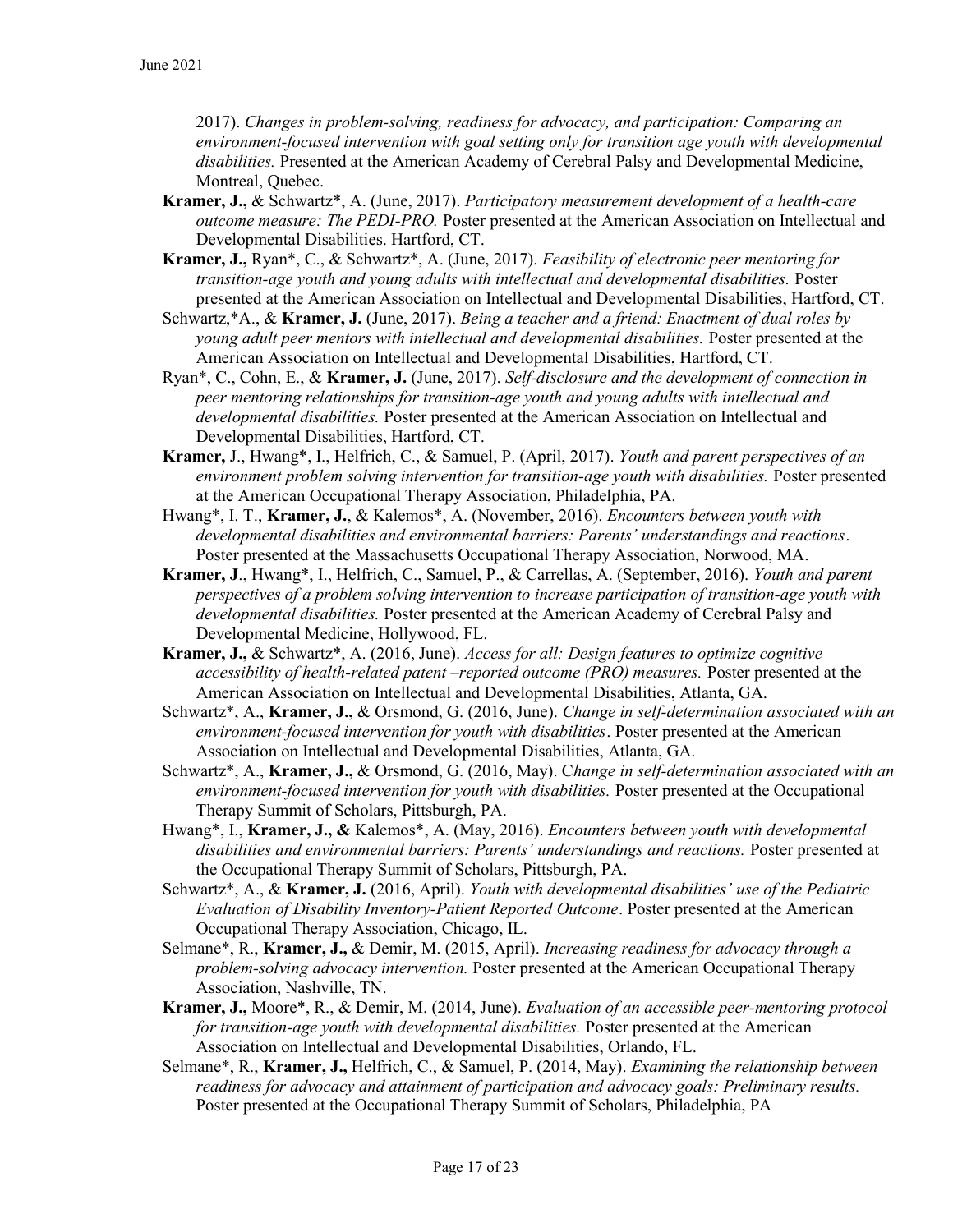- O'Brien, J., Kramer, J., & Bowyer, P. (2014, April). Applying the model of human occupation in pediatric practice. Poster presented at the American Occupational Therapy Association, Baltimore, MD.
- Kramer, J., Coster, W. J., & Liljenquist\*, K. (2013, June). Functional activity performance, not IQ, predicts responsibility for major life tasks for children with ASD. Poster presented at American Association on Intellectual and Developmental Disabilities, Pittsburgh, PA.
- Kramer, J. (2013, June). Development of functional skills: Comparing youth with ASDs, developmental disabilities, and no disabilities at 5, 10, and 15 years using the PEDI-CAT. Poster presented at the American Association on Intellectual and Developmental Disabilities, Pittsburgh, PA.
- Kao, Y., Coster, W., Kramer, J., Haley, S. M., Ni, P., Dumas, H., Fragala-Pinkman, M., & Moed, R. (2011, April). Measuring transition of responsibility from parent to child: The Pediatric Evaluation of Disability Inventory Computer Adaptive Test (PEDI-CAT). Poster presented at the American Occupational Therapy Association, Philadelphia, PA.
- Kramer, J. (2010, May). Evidence-based strategies for gathering and interpreting children and youth self-reports: An example using the Child Occupational Self Assessment. Poster presented at the World Federation of Occupational Therapists, Santiago, Chile.
- Kramer, J. & Bowyer, P. (2010, May). Occupational therapists as leaders in interdisciplinary educational teams: Forging collaboration through the use of participation-focused assessments. Poster presented at the World Federation of Occupational Therapists, Santiago, Chile.
- Kramer, J. M. (2009, March). Using a unique measurement approach to explore the response patterns of children with disabilities across contexts. Poster presented at the Gatlinburg Conference on Research and Theory in Intellectual and Developmental Disabilities, New Orleans, LA.
- Kramer, J.M. (2007, November). Giving kids a say: Using the Child Occupational Self Assessment (COSA). Poster presented at the Illinois Occupational Therapy Association, Naperville, IL.
- Kramer, J.M., Bowyer, P., & Kielhofner, G. (2007, April). Integrating evidence and practice: Clinical implications of the Model of Human Occupation research. Poster presented at the American Occupational Therapy Association, St. Louis, MO.
- People First of Chicago, Kramer, J. C., Garcia, E., & Kramer, J. M. (2006, June). People First taking action: A participatory approach. Poster presented at the Society for Disability Studies, Bethesda, MD.
- Keller-Kramer, J., Magasi, S., Nepveux, D., Mirza, M., & Shevil, E. (2006, May). Building alliances: disability studies and occupational therapy graduate student perspectives. Poster presented at the American Occupational Therapy Association, Charlotte, NC.
- Keller-Kramer, J. (2006, May). Children and youth self-report assessments: Evidence to support best practice in occupational therapy. Poster presented at the American Occupational Therapy Association, Charlotte, NC.
- Kramer, J. (2007, February). Using a participatory action research approach to identify strategies and routines to support self advocacy and collective community building. Poster presented at the Habits III Habit and Participation: Promoting Participation Conference, Pacific Grove, CA.

### INVITED PRESENTATIONS:

- Kramer, J., Goode, T. D., Beasley, J. B., Peace, M., & Watkins, D. (October, 2020). PCORI Truth & Reconciliation project. Invited presentation at the National Research Consortium on Mental Health in Intellectual Developmental Disabilities. Virtual
- Kramer, J., Shouse, J., Watkins, D., & Peace, M. (2019, April). Needs & experiences of young adults with IDD using mental health services: Recommendations for practice & research. Invited webinar hosted by the Mental Health- Intellectual and Developmental Disability Special Interest Group, Association of University Centers on Disability.
- The Arc of the United States, Boston University, and The Intellectual Developmental Disability Mental Health (IDD-MH) Research Partnership. (2019, January). I/DD and Mental Health: What We Are Learning About Challenges and Needs. Webinar presented for The Arc of the United States.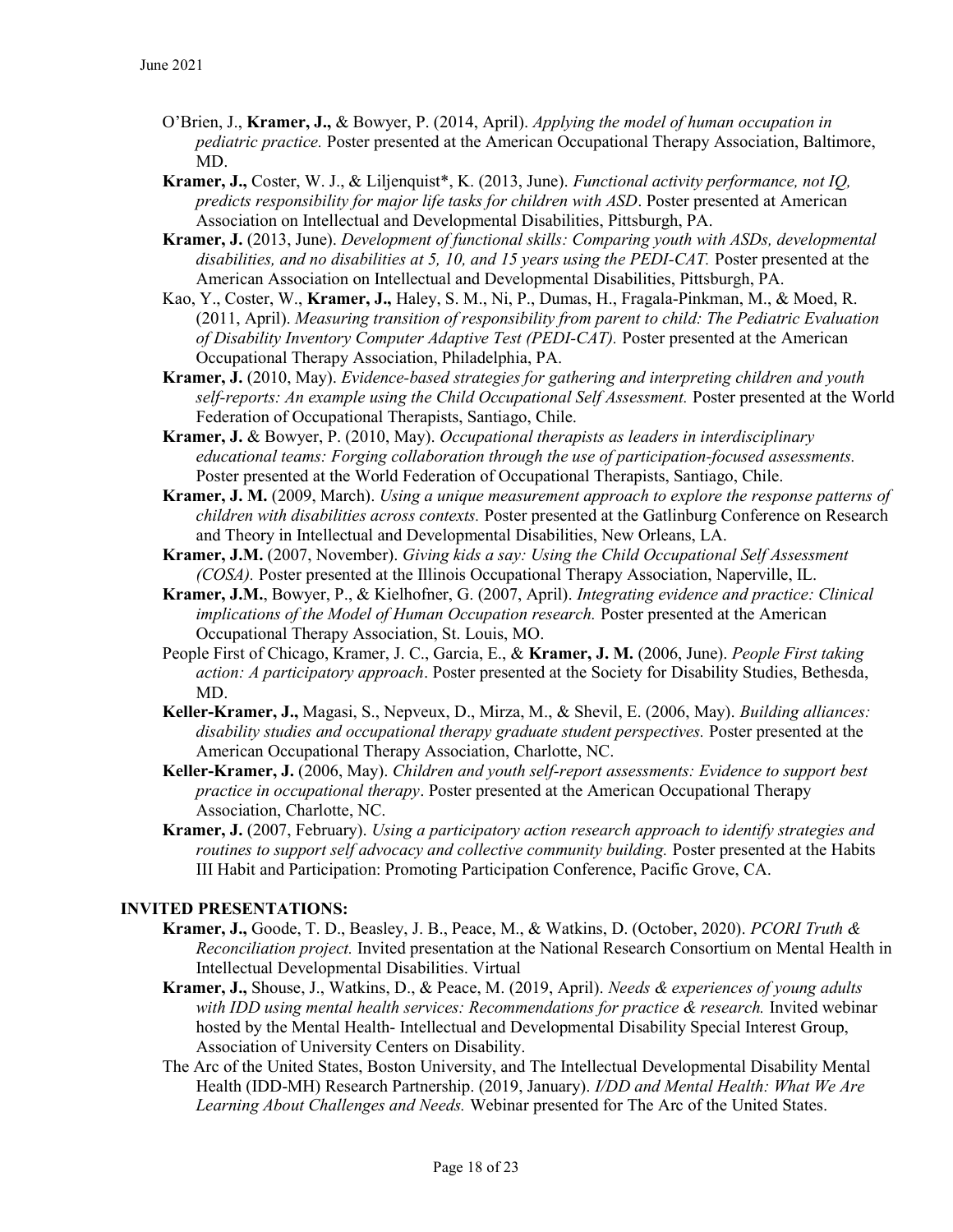https://futureplanning.thearc.org/pages/learn/where-to-start/webinars/archived-webinars

- Kramer, J. (2018, March). "Nothing About Us Without Us": Partnering with youth and young adults with intellectual & developmental disabilities (IDD) to conduct rehabilitation research. Invited Scholar, Department of Occupational Therapy, University of Florida.
- Kramer, J., Levin, M., & Ryan, C. (2017, July). Feasibility of electronic peer mentoring for transitionage youth and young adults with intellectual and developmental disabilities. Invited webinar presented for the American Association on Intellectual and Developmental Disabilities.
- **Kramer, J.** (2017, June). *Participatory approaches to designing tools for practice*. Plenary session at the Occupational Therapy Summit of Scholars, Boston, MA.
- Kramer, J., Schwartz\*, A., & PEDI-PRO Youth Team (2017, March). Partnering with youth researchers to develop a self-report assessment of functional performance. Guest lecture in "S-501 Partnering with youth in educational research and practice," Harvard Graduate School of Education, Cambridge, MA.
- Murphey, S., Pfeiffer, E., Harvison, N., Piersol, C., Orsmond, G., & Kramer, J. (2016, April). Invited facilitator: Journeys to becoming a scientist: Roundtable  $O \& A$ . Presented at Community Based Participatory Research Workshop. University of Illinois at Chicago, Chicago, IL.
- Kramer, J. (2016, April). Invited panelist: Balancing scientific rigor with practical significance: Exemplars & lessons learned. Presented at Community Based Participatory Research Workshop. University of Illinois at Chicago, Chicago, IL.
- Kramer, J. (2016, April). (SIS) DDSIS Buzz Session: Supporting advocacy and participation for transition age youth with developmental disabilities: Project TEAM. Presented at the American Occupational Therapy Association, Chicago, IL.
- Kramer, J. (2014, April). Translating contemporary approaches to disability to best practices for transition-age youth: Project TEAM (Teens making Environment and Activity Modifications). Presented at the Laure Institute for Disability Policy and the Institute for Child and Youth Family Policy, Heller School for Social Policy and Management, Brandeis University, Waltham, MA.
- Kramer, J. (2010, January). Using MOHO in the schools to guide child-centered service provision and environmental modifications, and The Pediatric Volitional Questionnaire: A systematic approach to addressing motivation for occupation. Presented to the Northwestern National Health Service Pediatric Occupational Therapists, Manchester, UK.
- Kramer, J. (2009, November). Inclusive research strategies for involving both adults with intellectual disabilities/learning difficulties and children with disabilities. Presented at the symposium Brothers and Sisters: Their role in the life of a person with a disability, Centre for Disability Studies, Royal Rehabilitation Centre Sydney/The University of Sydney, Ryde, NSW, Australia.
- Kramer, J. (2009, April). Time, springboard and launching pads: The outputs of a postdoc. Invited panelist: 'Latest OT Research: Innovative Research and the Career Pathways of Scientists" at the 89<sup>th</sup> annual American Occupational Therapy Association Conference, Houston, TX.
- Kramer, J. M. (2008, November). Involving children in occupational therapy evaluation and intervention planning: The Child Occupational Self Assessment, and Supporting pediatric best practice with the Short Child Occupational Profile. Presented to the Northwestern National Health Service Pediatric Occupational Therapists, and Funded by Greater Manchester OT CPD Fund, Manchester, UK.
- Kramer, J. M. (2008, April). A picture is worth a thousand words: Empowering individuals with disabilities to access research production through the use of visual strategies. Invited panelist: American Occupational Therapy Foundation Qualitative Research New frontiers in qualitative research moderated by Dr. Cathy Lysack. Presented at American Occupational Therapy Association, Long Beach, CA.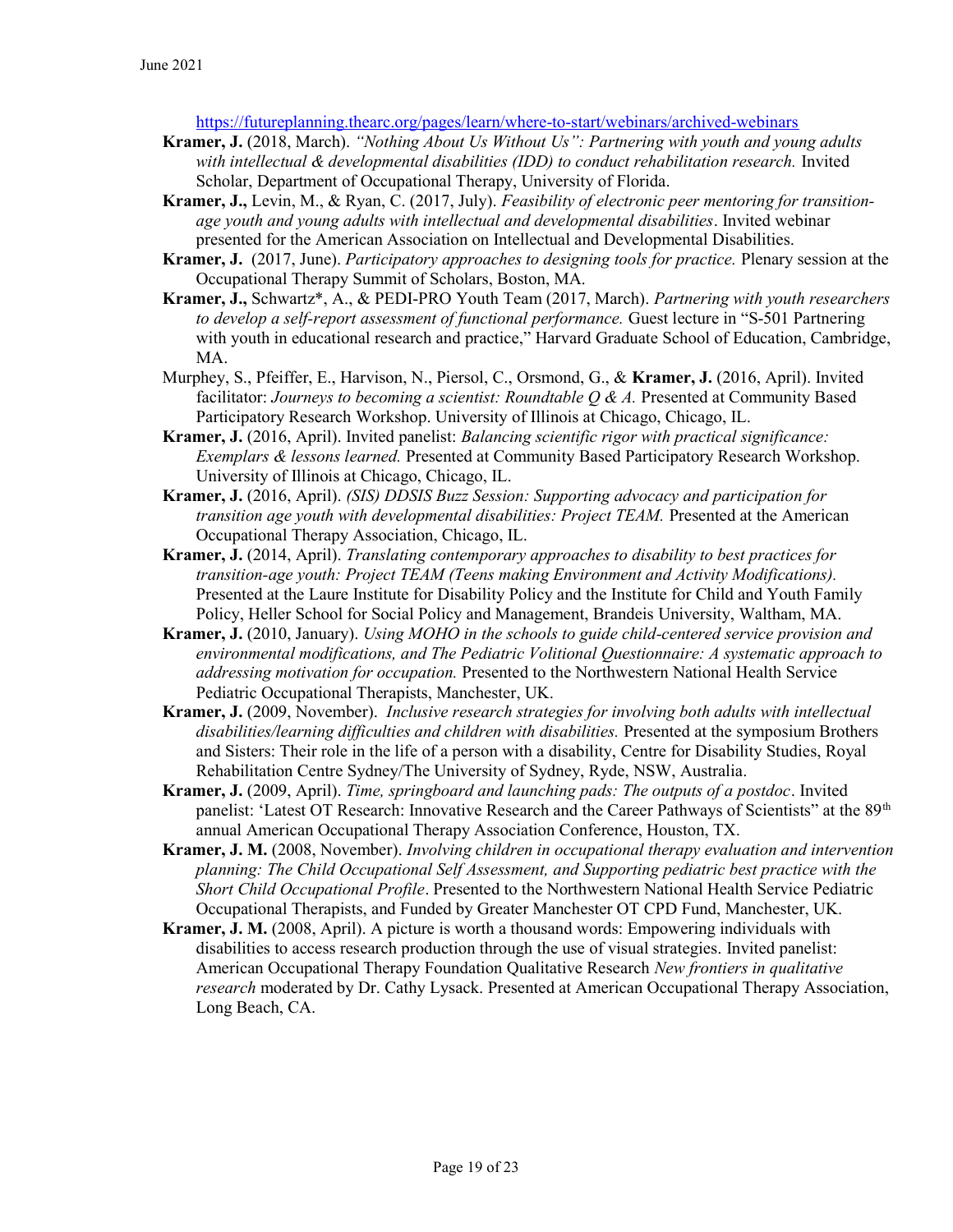# Teaching and Mentorship

| <b>COURSES TAUGHT</b>                              |                                    |
|----------------------------------------------------|------------------------------------|
| <b>Undergraduate Courses</b>                       |                                    |
| HSC 3502 Survey of Disease and Disability I        | 2019                               |
| University of Florida                              |                                    |
| Graduate Courses                                   |                                    |
| OTH 6016 Advanced Occupational Therapy Theory      | 2020                               |
| University of Florida                              |                                    |
| RS890: Doctoral Seminar in Rehabilitation Sciences | 2018, 2019                         |
| <b>Boston University</b>                           |                                    |
| OT 945 Clinical Theory Development and Analysis    | 2018                               |
| <b>Boston University</b>                           |                                    |
| OT 563 Contexts and Occupational Therapy Practice  | 2017, 2018                         |
| <b>Boston University</b>                           |                                    |
| OT 620 Evidence Based Practice II                  | 2010, 2011, 2013, 2016, 2017, 2018 |
| <b>Boston University</b>                           |                                    |
| OT 621 Evidence Based Practice III                 | 2009, 2010, 2011, 2012, 2015, 2016 |
| <b>Boston University</b>                           |                                    |

#### RESEARCH MENTORSHIP

Doctoral Students (PhD)

 Fiorella Guerrero (University of Florida, Dissertation Chair, 2019- present) Fullbright Scholar Sharon Medina (University of Florida, Dissertation Committee, 2020- present) Mary Jeghers (University of Florida, Dissertation Committee, 2019- present) Ariel Schwartz (Boston University, Dissertation Committee Chair, 2016- 2019) I-Ting Hwang (Boston University, Dissertation Committee Chair, 2014- 2019) Alisa Sheth (University of Illinois at Chicago, Dissertation Committee member, 2016- 2019) Kendra Liljenquist (Boston University, Dissertation Committee Member, 2012- 2016)

Doctor of Occupational Therapy Students (OTD) (Advisor/Chair) Natalie Petrone (Boston University, 2018- present) Emily Moran (Boston University, 2018 – present) Rachel Newman (Boston University, 2018- present) Jennifer Saner (Boston University, 2016- present) Katrina Jandl (Boston University, 2016- present) Rena Katrikh (Boston University, 2016- December 2017) Lauren Mazel (Boston University, 2016- August 2017) Janvi Patel (Boston University, 2015- present) Jessica DeMarinis (Boston University, 2015- present

Master's Thesis Students (MSOT)

 Ariel Schwartz (Boston University, Primary Reader/Chair, Graduation 2015) Cathryn Ryan (Boston University, Primary Reader/Chair, Graduation 2015) Romeissa Selmane (Boston University, Primary Reader/Chair, Graduation 2014) Rachel Moore (Boston University, Primary Reader/Chair, Graduation 2014) Jamie Schub (Boston University, Second Reader, Graduation 2011) Rosa Walker (Boston University, Primary Reader/Chair, Graduation 2010)

 Additional 46 occupational therapy graduate students mentored in independent research studies or research-based level I fieldwork placements.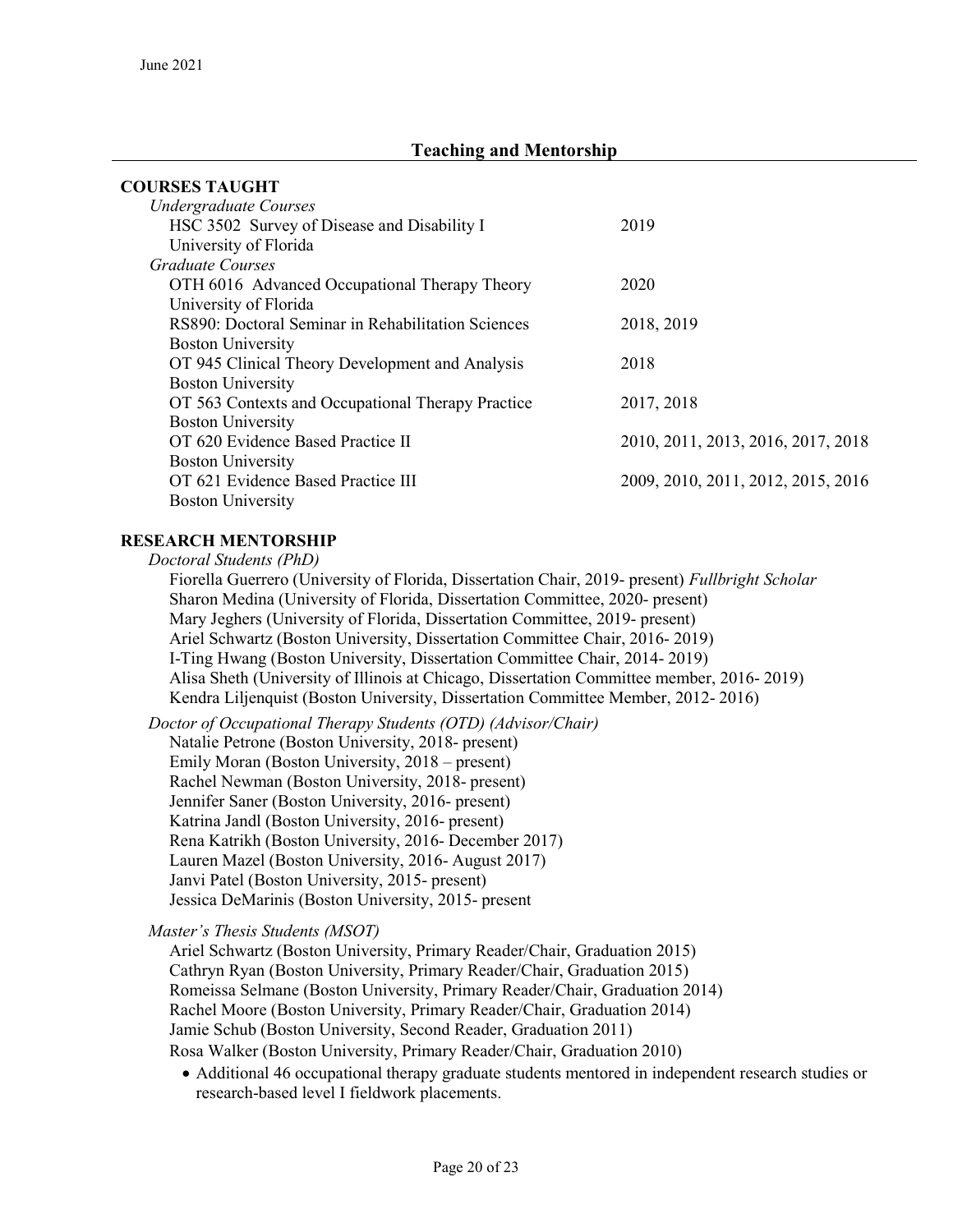Undergraduate Honors Program Mason Lawrence (Mentor, Graduation 2021) Madison DeSanto (Mentor, Graduation 2021)

Undergraduate Thesis for Distinction

 Brice Hounshel (Boston University, Primary Reader/Chair, Graduation 2019) Joy Carveth (Boston University, Primary Reader/Chair, Graduation 2017) Funded Undergraduate Research Opportunities Program (UROP) Students Brice Hounshel (Awarded Boston University UROP Funds: Summer 2018) Student received Outstanding Student Researcher Award for her research project. Amanda Carlos (Awarded Boston University UROP Funds: Spring 2018) Joy Carveth (Awarded Boston University UROP Funds: Spring 2016) Clare Brabson (Awarded Boston University UROP Funds: Fall 2014, Fall 2015) Breanna Landry (Awarded Boston University UROP Funds: Spring 2014, Fall 2015)

#### Academic and Professional Honors American Occupational Therapy Foundation Mid-Career Research Excellence Award 2021 START Special Recognition Award, START National Training Institute. For support and partnership with the Center for START Services & the START Network. 2021 American Occupational Therapy Association Special Interest Section Quarterly Excellence in Writing Award. For article: Kirby, A., Henderson, J., Schwartz, A., Kramer, J., Whitaker, B. N., Terrill, A. (2020, August). Youth suicide prevention and occupational therapy: What can we do? SIS Quarterly Practice Connections, 5(3), 6 -7. ISSN 1084-490 https://library.aota.org/SISQPC\_August\_2020/ 2020 Invited Continuing Education Article, American Occupational Therapy Association Development Disabilities Special Interest Section https://myaota.aota.org/shop\_aota/prodview.aspx?TYPE=D&PID=326680677&SKU=CEA0118 2018 Invited Faculty Mentor, AOTA/AOTF Summer Institute for Future Scientists in Occupational Therapy 2017 First authored article "Examining differential responses of youth with and without autism on a measure of everyday activity performance" nominated for the Quality of Life Research Journal (QLR) Outstanding Article of the Year Award 2015 First authored article "Youth with disabilities' perspectives of the environment and participation: A qualitative meta-synthesis" featured as a Critically Appraised Paper in the Australian 2014

Journal of Occupational Therapy, doi: 10.1111/1440-1630.12108 Massachusetts Advocates for Children YAY! Award Celebrating the 40th Anniversary of Special Education Awarded to the: Youth Marketing & Research Panel, YELL Lab, Department of Occupational Therapy, Boston University 2012 Recipient, Dean's Scholar Award, University of Illinois at Chicago 2007 Recipient, Provost Award, University of Illinois at Chicago 2007

Recipient, American Occupational Therapy Foundation Dissertation Research Grant 2007

Service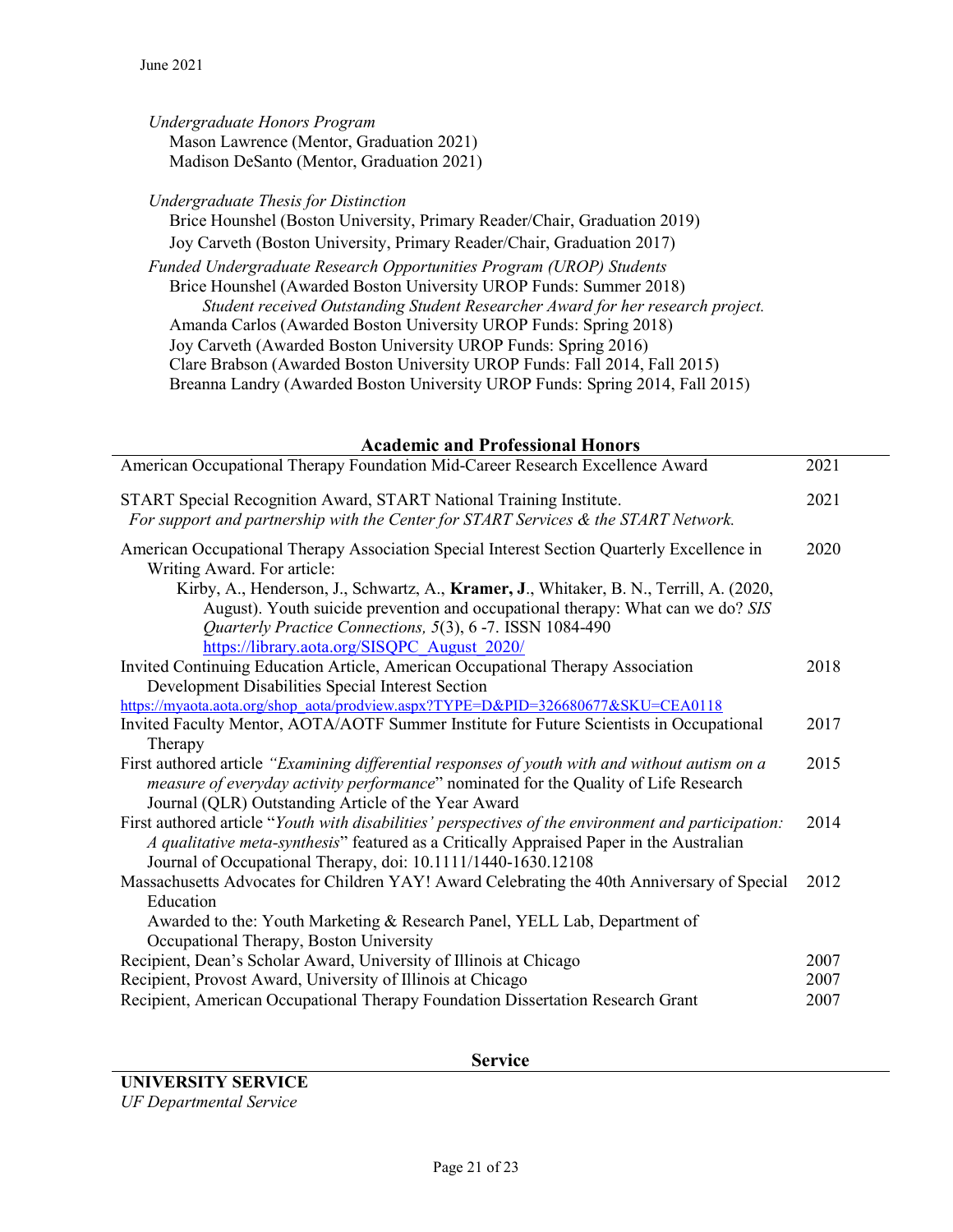| UF: Research Task Force, Chair                                                                                                           | 2019-Present           |
|------------------------------------------------------------------------------------------------------------------------------------------|------------------------|
| UF: Faculty Mentor (Zheng, Kreider, Stetten)                                                                                             | 2019-Present           |
| <b>UF College Service</b>                                                                                                                |                        |
| PHHP Research Committee (Chair, 2020-22)                                                                                                 | 2019- present          |
| CAN Research Committee (member)                                                                                                          | 2020-present           |
| PhD in Rehabilitation Science Steering Committee (member)                                                                                | 2019- present          |
| <b>NATIONAL SERVICE</b>                                                                                                                  |                        |
| Coordinator, Peer Review Process, 6 <sup>th</sup> Annual Occupational Therapy<br><b>Summit of Scholars</b>                               | 2016-2017              |
| Peer Reviewer, Research Track, American Occupational Therapy<br><b>Association National Conference</b>                                   | 2015, 2016, 2019, 2020 |
| Committee Member, Ad-Hoc group to develop the American Occupational<br>Therapy Association National Conference Research Track Acceptance | 2015                   |
| Criteria                                                                                                                                 |                        |
| Research Interest Network, American Association on Intellectual and                                                                      |                        |
| Developmental Disabilities                                                                                                               |                        |
| Vice President                                                                                                                           | $2019$ - present       |
| Secretary                                                                                                                                | 2017-2019              |
| Organizer, Research Special Interest Group National Webinars, American                                                                   | 2014-2017              |
| Association on Intellectual and Developmental Disabilities<br><b>INVITED COMMITTEES AND WORKGROUPS</b>                                   |                        |
|                                                                                                                                          |                        |
| US Preventive Services Task Force (USPSTF) Expert Forum on pediatric<br>quality of life measures                                         | March 5, 2019          |
| <b>JOURNAL EDITORIAL BOARD MEMBERSHIP</b>                                                                                                |                        |
| Associate Editor OTJR: Occupation, Participation, and Health                                                                             | 2020-2023              |
| Consulting Editor Career Development and Transition for Exceptional                                                                      | 2020-2023              |
| Individuals                                                                                                                              |                        |
| Editorial Review Board American Journal on Intellectual & Developmental<br>Disabilities (AJIDD)                                          | $2019$ - present       |
| Editorial Review Board OTJR: Occupation, Participation, and Health                                                                       | 2011-2014              |
| Editorial Review Board Canadian Journal of Occupational Therapy                                                                          | 2009-2012              |
| <b>MANUSCRIPT REVIEWER</b>                                                                                                               |                        |
| Archives of Physical Medicine and Rehabilitation                                                                                         |                        |
| Developmental Medicine & Child Neurology                                                                                                 |                        |
| Physical and Occupational Therapy in Pediatrics                                                                                          |                        |
| Australian Journal of Occupational Therapy                                                                                               |                        |
| Intellectual and Developmental Disabilities                                                                                              |                        |
| Disability and Rehabilitation                                                                                                            |                        |
| American Journal of Occupational Therapy                                                                                                 |                        |
| British Journal of Occupational Therapy                                                                                                  |                        |
| International Journal of Disability, Development, and Education                                                                          |                        |
| <b>COMMUNITY SERVICE &amp; OUTREACH</b>                                                                                                  |                        |
| <b>STEM Presentations for High School Students, MA</b>                                                                                   | 2018                   |
| Careers in Occupational Therapy                                                                                                          |                        |
| Minute Man Vocational High School                                                                                                        |                        |
| <b>Upward Bound Boston</b>                                                                                                               |                        |
| Health and Social Science Research                                                                                                       |                        |
| Arlington High School                                                                                                                    |                        |
| Occupational Therapy In-Service and Training, Boston Public Schools                                                                      | 2012, 2017             |
|                                                                                                                                          |                        |